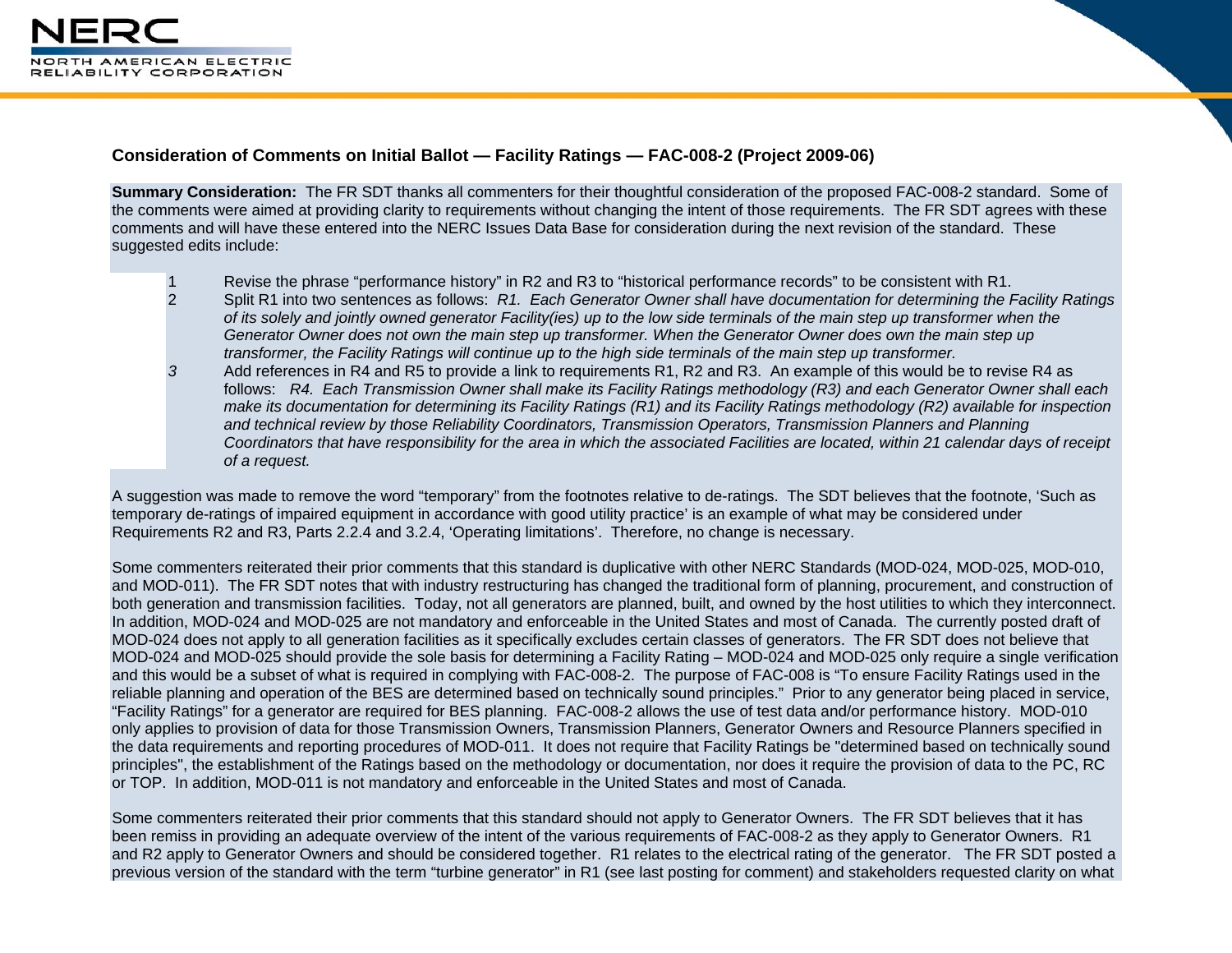

was intended. The FR SDT removed the word "turbine" to indicate that R1 was only the electrical rating. The requirement (R1) does not ask for any ratings of specific equipment within the plant but only the rating at the specific points in the requirement. Where R1 ends, R2 begins. R2 relates to transmission type equipment (if owned by the Generator Owner) from the end point in R1 to the point of interconnection. If a Generator Owner owns any transmission type equipment (as noted in Requirement R2, Part 2.4.1), then that equipment is treated as a transmission facility and R2 applies. Otherwise, there is no Generator Owner applicability for R2. Please note that these are Facility Ratings to be used in long-term planning studies. We agree that a calculated rating should not be used for real-time operations and that the requirements of TOP-002 cover operational revisions to ratings. However, data from Energy Management Systems or testing can only be available after the generator becomes operational. A calculated rating, which may include long-term derates or uprates, or for a planned generator, is useful in a long-term planning study.

Some comments appear to be aimed at compliance issues and the burden of documentation to Generator Owners. The FR SDT went through an exhaustive stakeholder process to develop requirements for Generator Owners that are not burdensome and do not require the Generator Owner to recreate unavailable documentation. R1 only requires a Generator Owner to provide "documentation for determining the Facility Ratings of its solely and jointly owned generator Facility(ies) up to the low side terminals of the main step up transformer if the Generator Owner does not own the main step up transformer. When the Generator Owner does own the main step up transformer, the Facility Rating will continue up to the high side terminals of the main step up transformer Facility Rating." This could be as simple as saying that your Facility Rating is based on the annual full load test that most Generator Owners run. The actual Facility Rating would be the result of that test. R2 only applies if a Generator Owner owns transmission facilities beyond the generator in R1 (if the Generator Owner doesn't own transmission type equipment, then R2 does NOT apply). R3 begins the Facility Rating process for Transmission Owners. The remainder of the requirements, (except R3), apply to Generator Owners and relate to the output of R1 and R2.

The standard allows many ways of meeting the requirements, and the Generator Owner does not have to provide a "calculated facility rating". It just needs to provide a rating consistent with its documentation, which can be "design or construction information such as design criteria, ratings provided by equipment manufacturers, equipment drawings and/or specifications, engineering analyses, method(s) consistent with industry standards (e.g. ANSI and IEEE), or an established engineering practice that has been verified by testing or engineering analysis", or "Operational information such as commissioning test results, performance testing or performance history, any of which may be supplemented by engineering analyses." The FR SDT reiterates its assertion that this standard should apply to Generator Owners and that the "burden of proof" is minimal for the applicable requirements.

If you feel that the drafting team overlooked your comments, please let us know immediately. Our goal is to give every comment serious consideration in this process. If you feel there has been an error or omission, you can contact the Vice President and Director of Standards, Gerry Adamski, at 609-452-8060 or at gerry.adamski@nerc.net. In addition, there is a NERC Reliability Standards Appeals Process.<sup>1</sup>

<span id="page-1-0"></span>March 4, 2010 2 1 The appeals process is in the Reliability Standards Development Procedure: http://www.nerc.com/files/RSDP\_V6\_1\_12Mar07.pdf.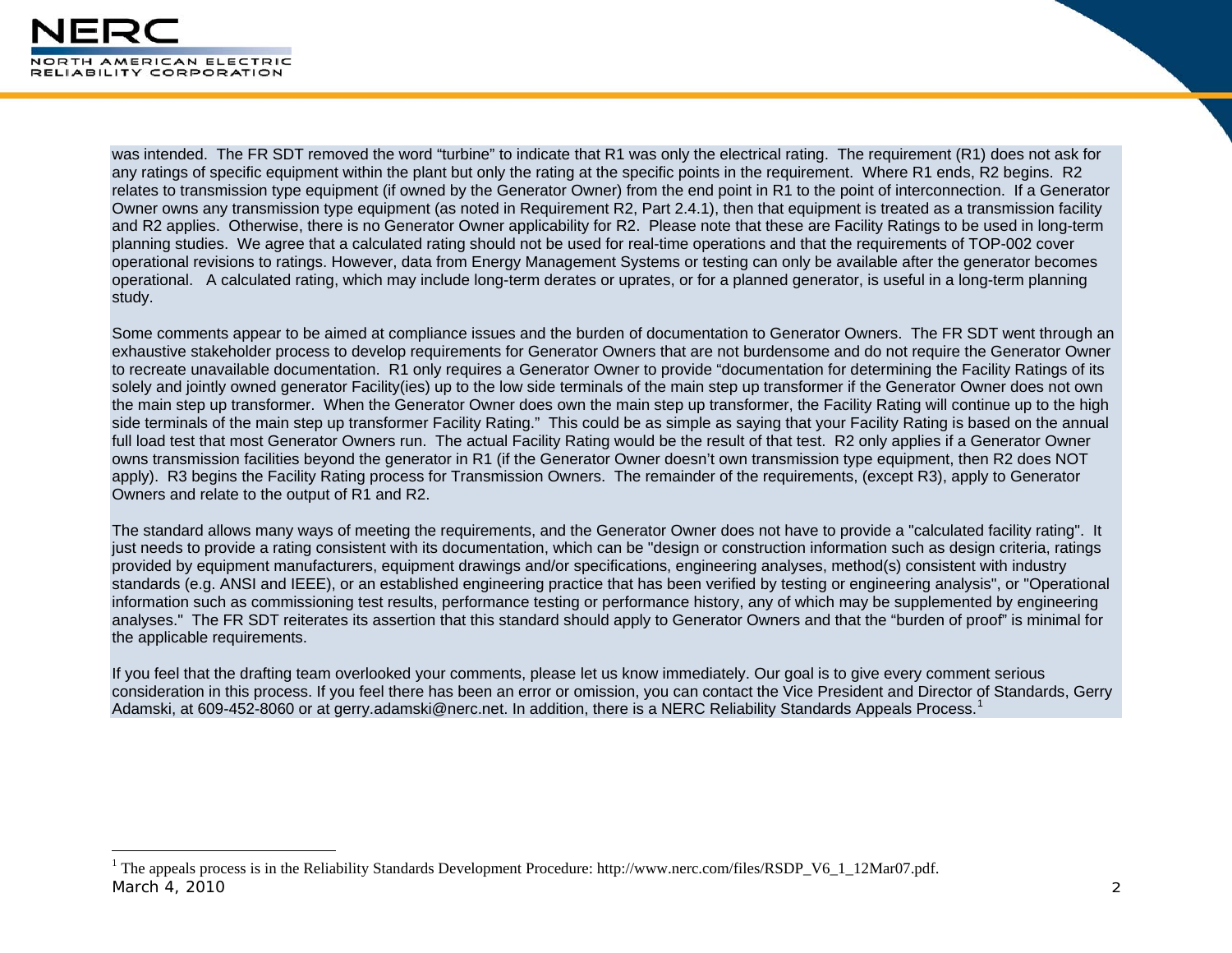| <b>Voter</b>                                                                                                                                                                                                                                                                                                                                                            | <b>Entity</b>                                                                                                                                                                                                                                                                                                                   | <b>Segment</b> | <b>Vote</b> | <b>Comment</b>                                                                                                                                                                                                                                                                                                                                                                                                                                                                                                                                                                                                                                                                                                                                                                                                                                                                                                                                                                                                                                                                                                                                                                           |  |
|-------------------------------------------------------------------------------------------------------------------------------------------------------------------------------------------------------------------------------------------------------------------------------------------------------------------------------------------------------------------------|---------------------------------------------------------------------------------------------------------------------------------------------------------------------------------------------------------------------------------------------------------------------------------------------------------------------------------|----------------|-------------|------------------------------------------------------------------------------------------------------------------------------------------------------------------------------------------------------------------------------------------------------------------------------------------------------------------------------------------------------------------------------------------------------------------------------------------------------------------------------------------------------------------------------------------------------------------------------------------------------------------------------------------------------------------------------------------------------------------------------------------------------------------------------------------------------------------------------------------------------------------------------------------------------------------------------------------------------------------------------------------------------------------------------------------------------------------------------------------------------------------------------------------------------------------------------------------|--|
| David Murray                                                                                                                                                                                                                                                                                                                                                            | <b>PSEG Power LLC</b>                                                                                                                                                                                                                                                                                                           | 5              | Affirmative | "PSEG is voting yes for FAC-008-2 for the following reasons, but also has concerns described below<br>and believes that additional improvements to the standard are essential: Version 2 is an<br>improvement over Version 1, but for generators this standard continues to be redundant with other<br>NERC generation verification and testing standards. The standard also appears to require<br>unnecessary generator rating documentation, as many generators have pointed out that they have<br>never been requested to provide such data to Transmission Operators and Planners. The<br>Requirements, as written, are overly complex, confusing and inconsistent. The language in the<br>requirements is not consistent between the requirements for TOs and GOs. Transmission Owners<br>are required to make only their Facility Ratings methodology available, while Generator Owners are<br>required to make both their documentation for determining Facility Ratings and their Facility Ratings<br>methodology available. PSEG does not understand what the difference is between "documentation<br>for determining Facility Ratings" and "Facilitating Ratings methodology." |  |
|                                                                                                                                                                                                                                                                                                                                                                         |                                                                                                                                                                                                                                                                                                                                 |                |             | Also confusing is that R2.4 refers to "the process by which the Rating of equipment that comprises a<br>Facility is determined." If all of these, and perhaps other, phrases contemplate the same thing, they<br>should use the same language. Also, if this standard is to remain applicable to generators, the<br>requirements applicable to Transmission Owners and Generator Owners should be symmetrical."                                                                                                                                                                                                                                                                                                                                                                                                                                                                                                                                                                                                                                                                                                                                                                          |  |
|                                                                                                                                                                                                                                                                                                                                                                         |                                                                                                                                                                                                                                                                                                                                 |                |             | Response: The FR SDT thanks you for your affirmative vote and comment. The standard uses the term "documentation" for generation equipment where a<br>methodology is not required. For Transmission equipment, a "methodology" is required. R1 deals with ratings for the generation equipment. R2 only applies to a GO<br>if it owns any transmission type equipment between the generator and the transmission system while R3 applies to the transmission facilities owned by the TO.                                                                                                                                                                                                                                                                                                                                                                                                                                                                                                                                                                                                                                                                                                 |  |
|                                                                                                                                                                                                                                                                                                                                                                         | Part 2.4, which is applicable to the GO, is analogous to Part 3.4, which is applicable to the TO, and refers to the details specified in the sub parts (2.4.1 and 2.4.2 for<br>Part 2.4 and 3.4.1 and 3.4.2 for Part 3.4). Therefore, the requirements for the same Facility types are the same for the both the GO and the TO. |                |             |                                                                                                                                                                                                                                                                                                                                                                                                                                                                                                                                                                                                                                                                                                                                                                                                                                                                                                                                                                                                                                                                                                                                                                                          |  |
| <b>Charlie Martin</b>                                                                                                                                                                                                                                                                                                                                                   | Louisville Gas and<br>Electric Co.                                                                                                                                                                                                                                                                                              | 5              | Affirmative | "The footnotes reference to temporary derates is inconsistent with the standard's Long Term<br>Planning time horizon. E ON US suggests removing the footnote."                                                                                                                                                                                                                                                                                                                                                                                                                                                                                                                                                                                                                                                                                                                                                                                                                                                                                                                                                                                                                           |  |
| Response: The FR SDT thanks you for your affirmative vote and comment. The SDT believes that the footnote, 'Such as temporary de-ratings of impaired equipment<br>in accordance with good utility practice' is an example of what may be considered under Requirements R2 and R3, Parts 2.2.4 and 3.2.4, 'Operating<br>limitations'. Therefore, no change is necessary. |                                                                                                                                                                                                                                                                                                                                 |                |             |                                                                                                                                                                                                                                                                                                                                                                                                                                                                                                                                                                                                                                                                                                                                                                                                                                                                                                                                                                                                                                                                                                                                                                                          |  |
| Henry Ernst-Jr                                                                                                                                                                                                                                                                                                                                                          | Duke Energy<br>Carolina                                                                                                                                                                                                                                                                                                         | 3              | Affirmative | "While we agree with FAC-008-2 as presented for ballot, we believe that the Background<br>Information which was included on the last Comment Form (posted August 10, 2009), will be<br>important information for compliance auditors to consider, and should be made part of the<br>Reliability Standard Audit Worksheet (RSAW) for this standard. This same information should also be                                                                                                                                                                                                                                                                                                                                                                                                                                                                                                                                                                                                                                                                                                                                                                                                  |  |
|                                                                                                                                                                                                                                                                                                                                                                         | March 4, 2010                                                                                                                                                                                                                                                                                                                   |                |             | 3                                                                                                                                                                                                                                                                                                                                                                                                                                                                                                                                                                                                                                                                                                                                                                                                                                                                                                                                                                                                                                                                                                                                                                                        |  |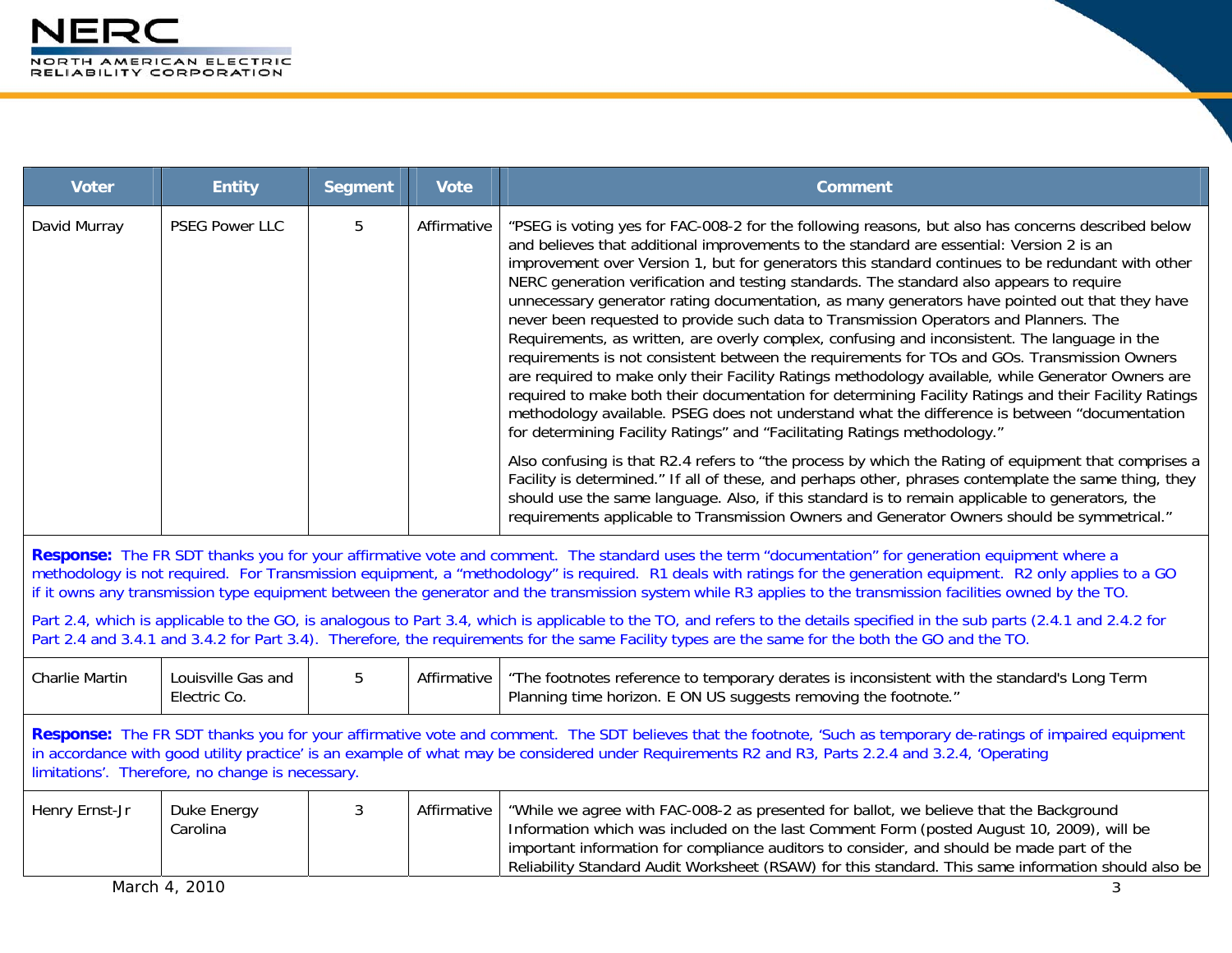| <b>Voter</b>         | <b>Entity</b>                                                                                                                                                                                                | <b>Segment</b> | <b>Vote</b> | <b>Comment</b>                                                                                                                                                                                                                                                                                                                                                                                                       |  |  |  |
|----------------------|--------------------------------------------------------------------------------------------------------------------------------------------------------------------------------------------------------------|----------------|-------------|----------------------------------------------------------------------------------------------------------------------------------------------------------------------------------------------------------------------------------------------------------------------------------------------------------------------------------------------------------------------------------------------------------------------|--|--|--|
|                      |                                                                                                                                                                                                              |                |             | included in the next revision of FAC-008, perhaps as an Attachment."                                                                                                                                                                                                                                                                                                                                                 |  |  |  |
|                      | Response: The FR SDT thanks you for your affirmative vote and comment. We will encourage and advise the RSAW developers to include the Background<br>Information in the new RSAW for FAC-008 as you suggest. |                |             |                                                                                                                                                                                                                                                                                                                                                                                                                      |  |  |  |
| Larry E Watt         | <b>Lakeland Electric</b>                                                                                                                                                                                     | $\mathbf{1}$   | Negative    | A more detailed response is required in order to clear up the uncertainty reflected in the ballot pool<br>e-mail debates.                                                                                                                                                                                                                                                                                            |  |  |  |
|                      | Response: The FR SDT thanks you for your comment. The FR SDT can not respond to your comment without further information regarding the "uncertainty<br>reflected in the ballot pool e-mail debates".         |                |             |                                                                                                                                                                                                                                                                                                                                                                                                                      |  |  |  |
| Paul B. Johnson      | American Electric<br>Power                                                                                                                                                                                   | $\mathbf{1}$   | Affirmative | AEP proposes that an errata correction be made to requirement 7. The errata will simplify the<br>wording and avoid future interpretation requests as to the conditions when Facility Ratings are to be<br>provided to the specified registered entities. As proposed, the text would read: R7. Each                                                                                                                  |  |  |  |
| Raj Rana             | American Electric<br>Power                                                                                                                                                                                   | 3              | Affirmative | Transmission Owner and Generator Owner shall provide Facility Ratings for its solely and jointly<br>owned, existing and future, Facilities to its associated Reliability Coordinator(s), Planning<br>Coordinator(s), Transmission Planner(s), Transmission Owner(s) and Transmission Operator(s) as<br>scheduled by such requesting entities. [Violation Risk Factor: Medium] [Time Horizon: Operations<br>Planning] |  |  |  |
| Brock Ondayko        | AEP Service Corp.                                                                                                                                                                                            | 5              | Affirmative |                                                                                                                                                                                                                                                                                                                                                                                                                      |  |  |  |
| Edward P. Cox        | <b>AEP Marketing</b>                                                                                                                                                                                         | 6              | Affirmative |                                                                                                                                                                                                                                                                                                                                                                                                                      |  |  |  |
|                      | consideration in the next revisions to the standard.                                                                                                                                                         |                |             | Response: The FR SDT thanks you for your affirmative vote and comment. We concur with your comment and will have it added to the NERC Issues Data Base for                                                                                                                                                                                                                                                           |  |  |  |
| Michael Gammon       | Kansas City Power<br>& Light Co.                                                                                                                                                                             | $\mathbf{1}$   | Affirmative | Although there is progress forward in improving the Facility Ratings standard it remains unclear<br>regarding what is meant by "point of interconnection with a Transmission Owner". In addition, it is                                                                                                                                                                                                              |  |  |  |
| <b>Charles Locke</b> | Kansas City Power<br>& Light Co.                                                                                                                                                                             | 3              | Affirmative | unclear regarding the expectations from this standard for a non-operating joint owner of a<br>generating unit. Please consider these points in future revisions.                                                                                                                                                                                                                                                     |  |  |  |
| <b>Thomas Saitta</b> | Kansas City Power<br>& Light Co.                                                                                                                                                                             | 6              | Affirmative |                                                                                                                                                                                                                                                                                                                                                                                                                      |  |  |  |
|                      |                                                                                                                                                                                                              |                |             | Response: The FR SDT thanks you for your affirmative vote and comment. We encourage you to keep abreast of future revisions to this standard and submit your                                                                                                                                                                                                                                                         |  |  |  |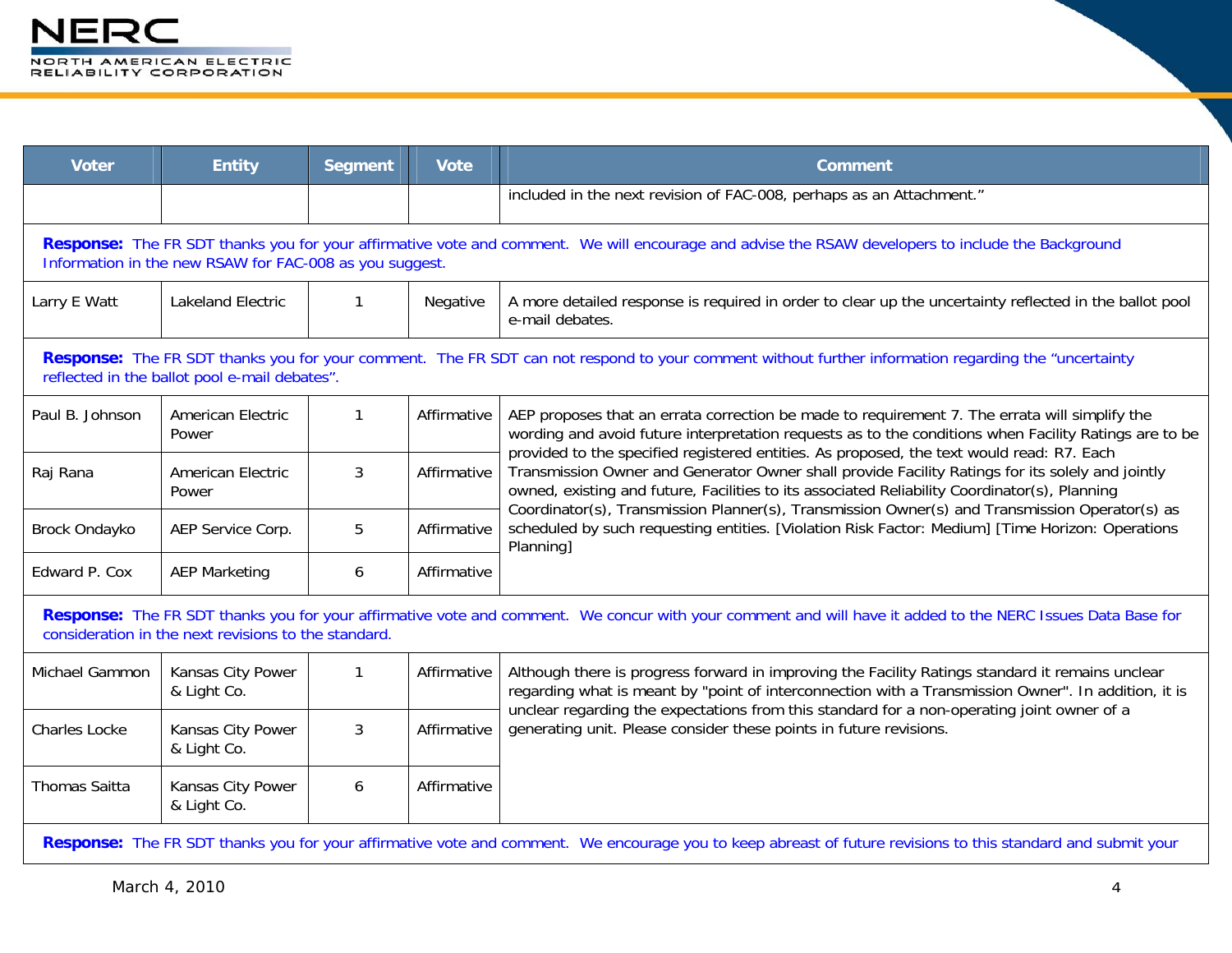| <b>Voter</b>                                                                                                                                                                                                                                                                                                                                                                     | <b>Entity</b>                             | <b>Segment</b> | <b>Vote</b> | <b>Comment</b>                                                                                                                                                                                                                                                                                                                                                                                                                                                                                                |
|----------------------------------------------------------------------------------------------------------------------------------------------------------------------------------------------------------------------------------------------------------------------------------------------------------------------------------------------------------------------------------|-------------------------------------------|----------------|-------------|---------------------------------------------------------------------------------------------------------------------------------------------------------------------------------------------------------------------------------------------------------------------------------------------------------------------------------------------------------------------------------------------------------------------------------------------------------------------------------------------------------------|
|                                                                                                                                                                                                                                                                                                                                                                                  |                                           |                |             | comments at that time. Specific suggestions for revisions would be encouraged and appreciated.                                                                                                                                                                                                                                                                                                                                                                                                                |
| Mike Blough                                                                                                                                                                                                                                                                                                                                                                      | Kissimmee Utility<br>Authority            | 5              | Affirmative | Although we recognize that it may be a carry over from the existing Version 1 standards, the phrase<br>"solely or jointly owned" ought to be eliminated from the Version 2 standard because it creates<br>ambiguity and confusion. No other standards relating to the responsibility of the Owner (e.g., PRC<br>standards) uses this language. The only other occurrence of this language is in dynamic scheduling                                                                                            |
| Joseph S.<br>Stonecipher                                                                                                                                                                                                                                                                                                                                                         | <b>Beaches Energy</b><br>Services         | 1              | Negative    | and tagging of jointly owned generation, with a very different purpose, and applicable to other<br>types of registration (e.g., BAs and PSEs). The "jointly" owned can be interpreted that every joint<br>owner of a Facility (even the less than 1% owner of a nuclear plant for instance) needs to have a<br>ratings methodology and a rating for the same Facility, which is impractical, a source of confusion,                                                                                           |
| Thomas E<br>Washburn                                                                                                                                                                                                                                                                                                                                                             | Florida Municipal<br>Power Pool           | $\overline{2}$ | Negative    | and not what we believe the SDT intended. The Statement of Compliance Registry Criteria defines a<br>Generation Owner as the: "(e)ntity that owns and maintains generating units;" and the<br>Transmission Owner as: "(t)he entity that owns and maintains transmission facilities." Hence, we<br>believe the intent of the SDT is the same as the intent of the Statement of Compliance Registration<br>Criteria; that the entity responsible for maintenance for a jointly owned Facility is the only owner |
| Frank Gaffney                                                                                                                                                                                                                                                                                                                                                                    | Florida Municipal<br>Power Agency         | 4              | Negative    | (usually only one owner) that needs to be registered for that Facility (the majority owner of a<br>nuclear plant for instance). If that is the intent, then the phrase "solely and jointly owned" is not<br>required and is only a source of ambiguity and confusion. In addition, we see no need to separate<br>R1 from R2 as long as the combined requirement is quite clear that Facilities between the GSU and                                                                                            |
| Thomas W.<br>Richards                                                                                                                                                                                                                                                                                                                                                            | <b>Fort Pierce Utilities</b><br>Authority | 4              | Negative    | the point of interconnection are part of the Generator Owner's responsibility. There seems to be no<br>harm in requiring a methodology for Facilities from the electric generator through the GSU, the<br>methodology could be as simple as "we use manufacturers' specifications" while addressing ambient<br>temperature assumptions, etc.                                                                                                                                                                  |
| Response: The FR SDT thanks you for your comment. The use of the terms "solely or jointly owned" is used specifically in this standard to ensure that there are no<br>gaps. Nothing in this standard precludes joint owners from assigning (through contracts or agreements) the responsibility for compliance to one entity.                                                    |                                           |                |             |                                                                                                                                                                                                                                                                                                                                                                                                                                                                                                               |
| John J.<br>Blazekovich                                                                                                                                                                                                                                                                                                                                                           | <b>Exelon Energy</b>                      | 1              | Negative    | ComEd opposes this standard because of the removal of R7 from the previously balloted version and<br>because of the inclusion of "performance history" in bullet $# 3$ of R 2.2.1. "Performance history" is<br>not defined and subject to wide ranging interpretation by applicable entities and Regional auditors.                                                                                                                                                                                           |
| Response: The FR SDT thanks you for your comment. Based on industry consensus, R7 was removed from the previous draft of this proposed standard.<br>"Performance history" is intended to allow historical performance (i.e. - actual performance data) of a facility as the basis for methodology used to establish the<br>Ratings of the equipment that comprises the Facility. |                                           |                |             |                                                                                                                                                                                                                                                                                                                                                                                                                                                                                                               |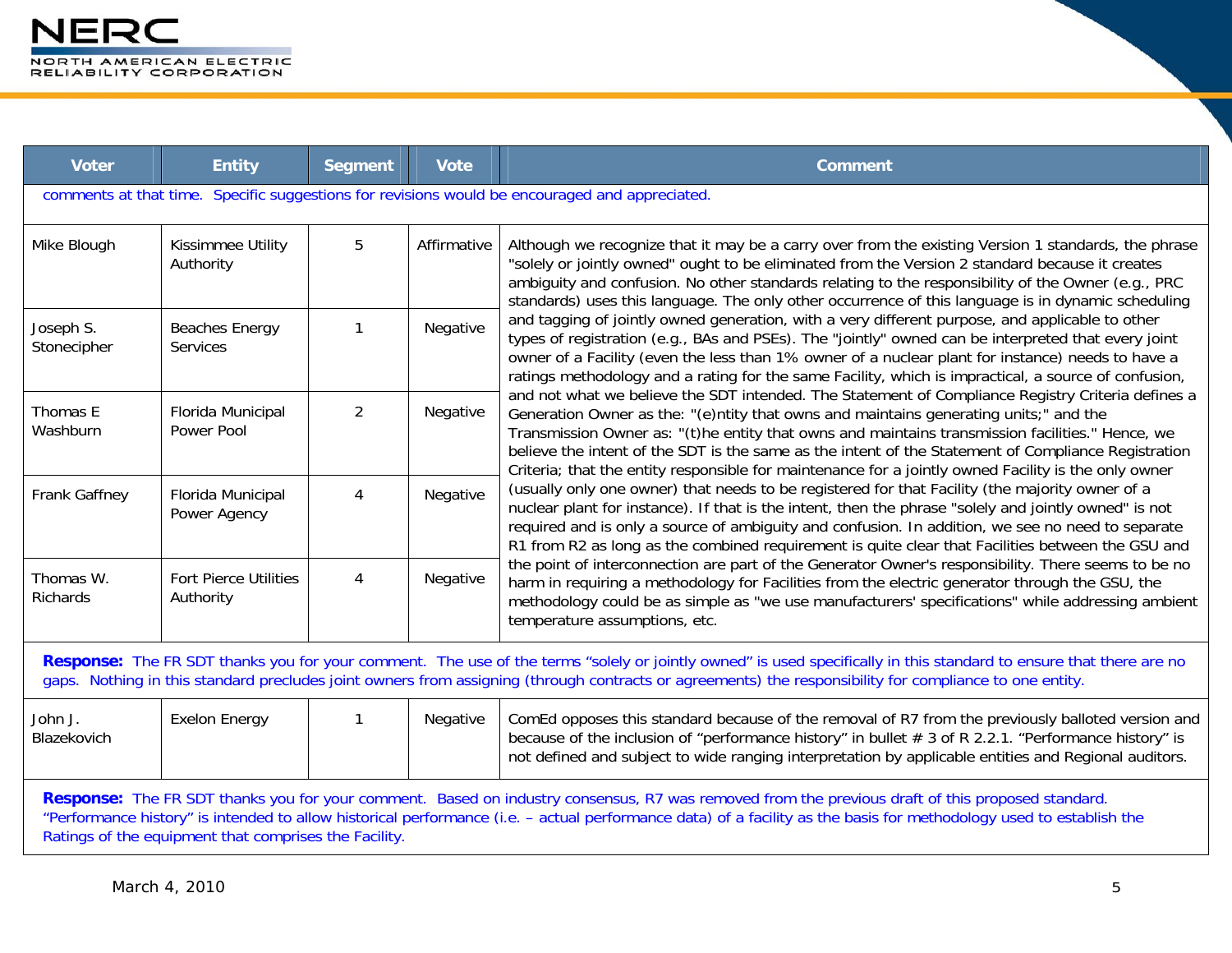| <b>Voter</b>                                                                                                                                                                                                                                                                                                                                                                                                                                                                                                                                                                                                | <b>Entity</b>                                                                                                                                                                                                             | <b>Segment</b> | <b>Vote</b> | <b>Comment</b>                                                                                                                                                                                                                                                                                                                                                                                                                                                                               |  |
|-------------------------------------------------------------------------------------------------------------------------------------------------------------------------------------------------------------------------------------------------------------------------------------------------------------------------------------------------------------------------------------------------------------------------------------------------------------------------------------------------------------------------------------------------------------------------------------------------------------|---------------------------------------------------------------------------------------------------------------------------------------------------------------------------------------------------------------------------|----------------|-------------|----------------------------------------------------------------------------------------------------------------------------------------------------------------------------------------------------------------------------------------------------------------------------------------------------------------------------------------------------------------------------------------------------------------------------------------------------------------------------------------------|--|
| Russell A Noble                                                                                                                                                                                                                                                                                                                                                                                                                                                                                                                                                                                             | Cowlitz County<br><b>PUD</b>                                                                                                                                                                                              | 3              | Negative    | Cowlitz sees a need to reevaluate applicability to the Generator Owner. If the equipment rating of a<br>generation facility is designed around the prime mover of generation, then the "most limiting" factor<br>is not "equipment." The limiting factor is wind, maximum allowed hydro flow per FERC license,<br>maximum carbon emission allowed, etc. Requiring documented generation rating on equipment per<br>se adds nothing to reliability, but does add unnecessary compliance cost. |  |
| Response: The FR SDT thanks you for your comment. FAC-008 does not address the prime mover. The intent of R1 is to provide documentation as to how a rating<br>of the electrical generation equipment was developed to deliver the power to the BES. Equipment and Facility Ratings are based on the electrical properties only (see<br>definitions below).<br>Equipment Rating: The maximum and minimum voltage, current, frequency, real and reactive power flows on individual equipment under steady state, short-circuit<br>and transient conditions, as permitted or assigned by the equipment owner. |                                                                                                                                                                                                                           |                |             |                                                                                                                                                                                                                                                                                                                                                                                                                                                                                              |  |
|                                                                                                                                                                                                                                                                                                                                                                                                                                                                                                                                                                                                             | Facility Rating: The maximum or minimum voltage, current, frequency, or real or reactive power flow through a facility that does not violate the applicable equipment<br>rating of any equipment comprising the facility. |                |             |                                                                                                                                                                                                                                                                                                                                                                                                                                                                                              |  |
| Richard J. Padilla                                                                                                                                                                                                                                                                                                                                                                                                                                                                                                                                                                                          | Pacific Gas and<br><b>Electric Company</b>                                                                                                                                                                                | 5              | Affirmative | FAC-008 Comments:                                                                                                                                                                                                                                                                                                                                                                                                                                                                            |  |
|                                                                                                                                                                                                                                                                                                                                                                                                                                                                                                                                                                                                             |                                                                                                                                                                                                                           |                |             | R1 and R2: Should the generator rating account for the transmission path rating? If not, how is the<br>dispatchable generator output managed?                                                                                                                                                                                                                                                                                                                                                |  |
|                                                                                                                                                                                                                                                                                                                                                                                                                                                                                                                                                                                                             |                                                                                                                                                                                                                           |                |             | R1.1, R2, & R3: There are differences in the referenced standard organizations. R1.1 refers to<br>ANSI/IEEE and R2 &R3 refer to CIGRE/IEEE. If CIGRE is applicable and ANSI/IEEE too shouldn't it<br>be referenced similarly?                                                                                                                                                                                                                                                                |  |
|                                                                                                                                                                                                                                                                                                                                                                                                                                                                                                                                                                                                             |                                                                                                                                                                                                                           |                |             | R3 lists specific pieces of equipment while R1 and R2 do not. Is there a rationale for including a<br>specific list for TO and not GO; shouldn't the list be eliminated completely?                                                                                                                                                                                                                                                                                                          |  |
|                                                                                                                                                                                                                                                                                                                                                                                                                                                                                                                                                                                                             |                                                                                                                                                                                                                           |                |             | R4: The information required to be made available should be only methodology. There should not<br>be additional requirements for the GO to provide documentation about the methodology. D1.4: Data<br>retention should be since the last audit. "Since last audit period" makes it unclear as to what is<br>required.                                                                                                                                                                        |  |

**Response:** The FR SDT thanks you for your affirmative vote and comment.

R1 and R2 are separate. The generator output must respect the transmission path rating in real-time. R1 is meant to cover supporting documentation for determining the generator installed capacity, for example, the D curve. R1 is written to accommodate the GO and only requires the GO to have documentation or test reports, etc. but not a methodology to establish a rating. R2 is meant to cover the methodology used to determine the ratings of facilities in the switchyard, i.e., switch, transformers, CT, etc. So, R2 is similar to R3 but applies up to the point of interconnection with the transmission system.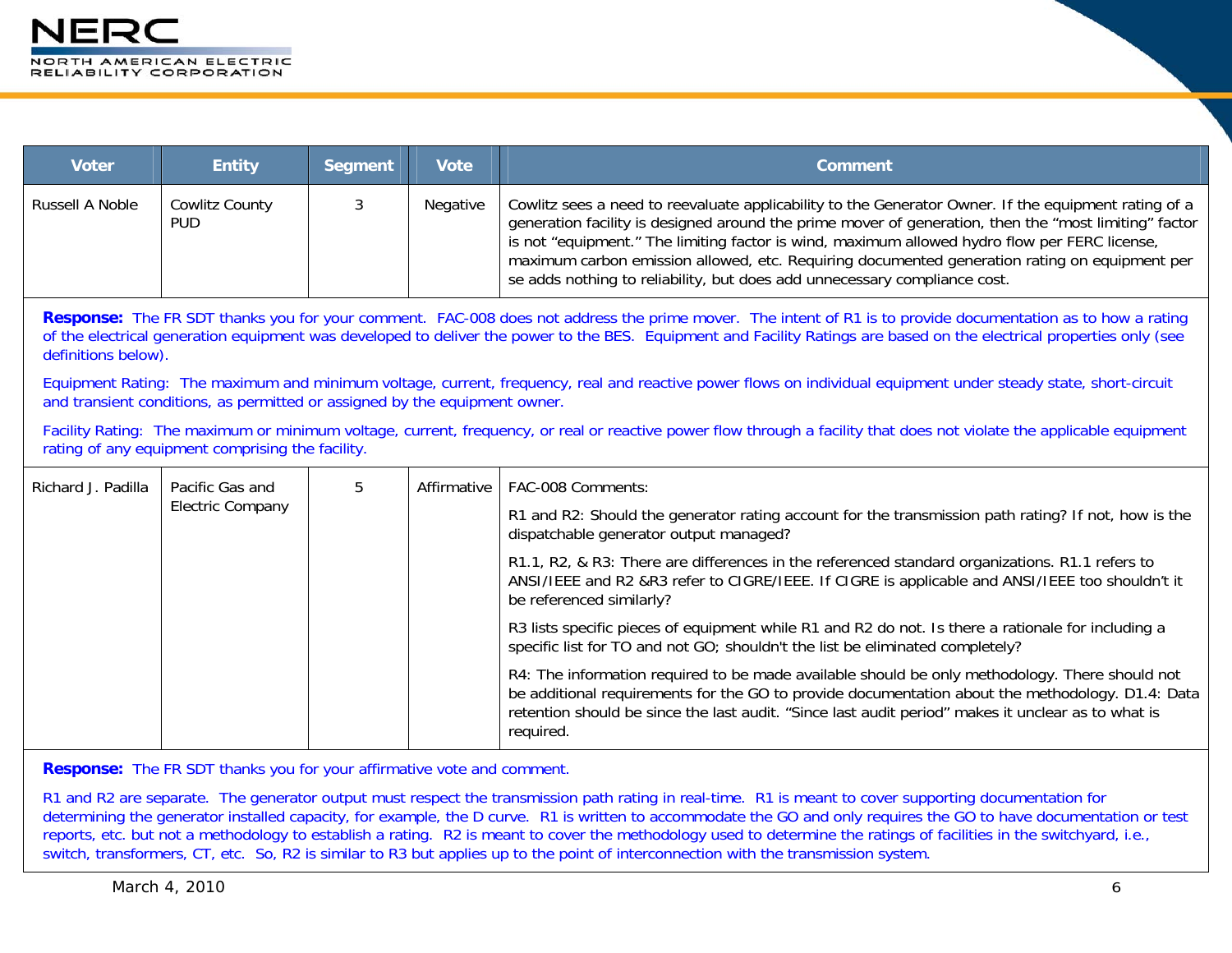

| <b>Voter</b>                   | <b>Entity</b>                                                                         | <b>Segment</b> | <b>Vote</b> | <b>Comment</b>                                                                                                                                                                                                                                                                                                                                                                                                           |
|--------------------------------|---------------------------------------------------------------------------------------|----------------|-------------|--------------------------------------------------------------------------------------------------------------------------------------------------------------------------------------------------------------------------------------------------------------------------------------------------------------------------------------------------------------------------------------------------------------------------|
| an open and transparent forum. |                                                                                       |                |             | R1.1, R2, & R3: ANSI/IEEE/GIGRE, etc, are examples and are meant to provide flexibility because FERC Order 693 requires that the methodology to be developed in                                                                                                                                                                                                                                                          |
|                                |                                                                                       |                |             | R2 (GO) and R3 (TO) are the same because they both deal with transmission type facilities. R1 does not have a list.                                                                                                                                                                                                                                                                                                      |
|                                | to the NERC Issues Data Base for consideration in the next revisions to the standard. |                |             | R4 is designed for the TO and GO to make the output of R1-R3 available for review to the appropriate entities. We concur with your comment and will have it added                                                                                                                                                                                                                                                        |
| Linda R.<br>Jacobson           | City of Farmington                                                                    | 3              | Negative    | FEUS agrees facility rating methodology should be documented and ratings should be developed<br>and provided to appropriate entities. However, FEUS SME's are concerned with the wording of<br>Requirement 7 "as scheduled." FEUS agrees "when there is a change or addition" it should be<br>provided to appropriate entities, however, a GO or TO would have no control over "schedules"<br>imposed by other entities. |
|                                |                                                                                       |                |             | Response: The FR SDT thanks you for your comment. The intent of R7 is for entities that have a reliability need for facility ratings to be able to obtain them. If a<br>requesting entity imposes unreasonable schedules for obtaining the ratings, the responding entity should have recourse through NERC and/or FERC.                                                                                                 |
| Ronald D.<br>Schellberg        | <b>Idaho Power</b><br>Company                                                         | $\mathbf{1}$   | Affirmative | I have concern over R7 not bounding the schedule the requesting entities can place on TOs and<br>GOs. Suggest language that requesting entities must allow at least xx days to respond.                                                                                                                                                                                                                                  |
|                                |                                                                                       |                |             | Response: The FR SDT thanks you for your affirmative vote and comment. The intent of R7 is for entities that have a reliability need for facility ratings to be able to<br>obtain them. If a requesting entity imposes unreasonable schedules for obtaining the ratings, the responding entity should have recourse through NERC and/or FERC.                                                                            |
| Ralph Frederick<br>Meyer       | <b>Empire District</b><br>Electric Co.                                                |                | Negative    | I see an interpretation issue with the phrase "Engineering Analysis" used in 1.1 and 2.1 when an<br>entity may be asked to show compliance. A definition of Engineering Analysis is needed.                                                                                                                                                                                                                              |
|                                |                                                                                       |                |             | I do not agree with the statements in 2.3 and 3.3. The limiting elements should be a part of the<br>measurements, a phrase in the documentation does not protect the BES, nor excluding it adds risk<br>to the BES.                                                                                                                                                                                                      |
|                                |                                                                                       |                |             | R2 For the Generator owner has a VRF of Lower, while R3 for the Transmission owner has the same<br>requirements but has a VRF of medium. Both the VRF of R2 and R3 should be the same since they<br>are the same requirements.                                                                                                                                                                                           |

**Response:** The FR SDT thanks you for your comment.

The term "engineering analysis" is not required to be used, but is an option for the GO to use in documenting its Facility Ratings. Proposing a definition for the term would be too prescriptive to include in a standard.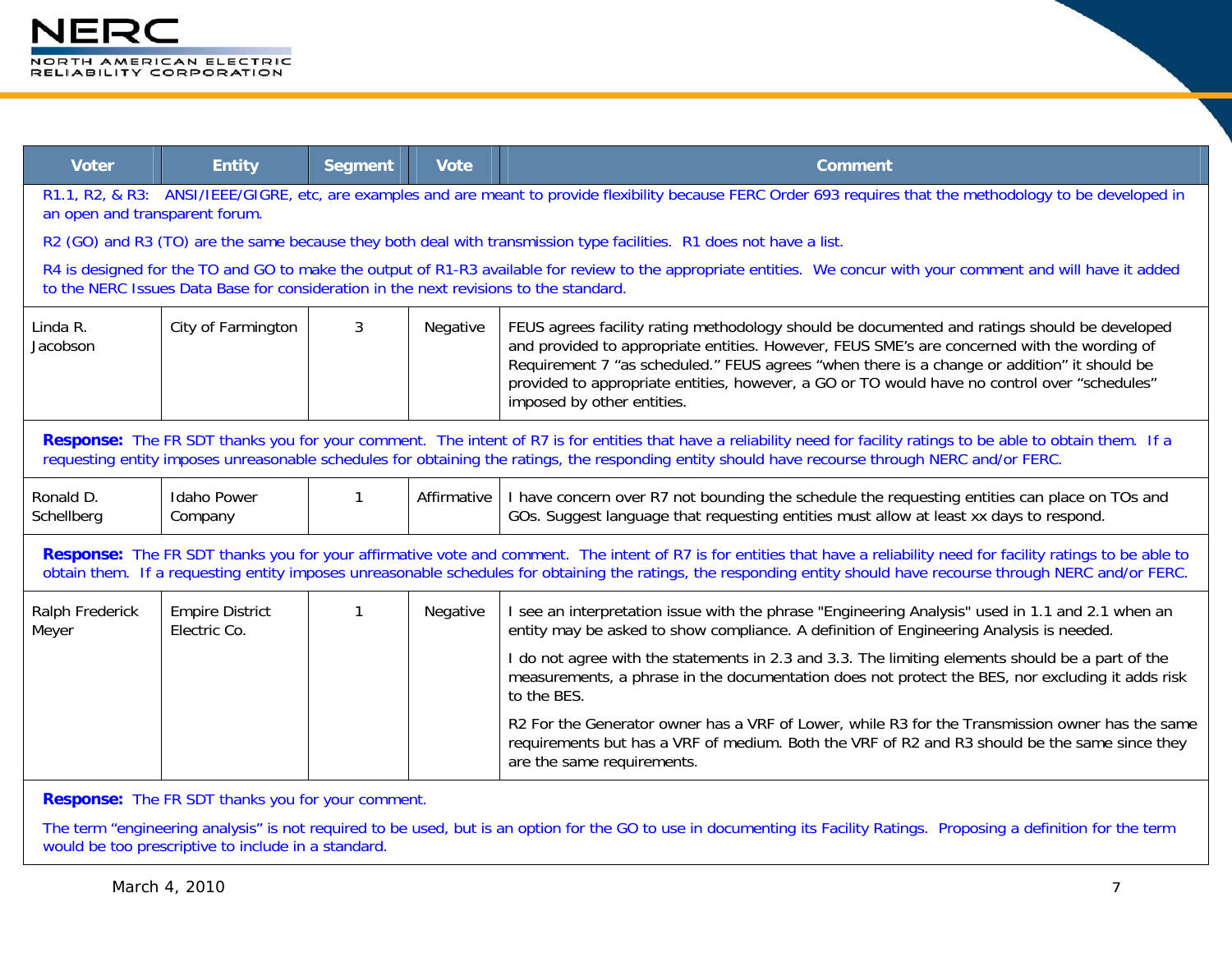| <b>Voter</b>         | <b>Entity</b>                                                                                                                                                                                                                        | <b>Segment</b> | <b>Vote</b> | <b>Comment</b>                                                                                                                                                                                                                                                                                                                                                                                                                                                                                                                       |  |  |  |
|----------------------|--------------------------------------------------------------------------------------------------------------------------------------------------------------------------------------------------------------------------------------|----------------|-------------|--------------------------------------------------------------------------------------------------------------------------------------------------------------------------------------------------------------------------------------------------------------------------------------------------------------------------------------------------------------------------------------------------------------------------------------------------------------------------------------------------------------------------------------|--|--|--|
|                      | The phrase listed in an entity's documentation, in and of itself, will not protect the BES. However, a requirement to include it in your methodology will ensure that the<br>most limiting facility is accounted for and adhered to. |                |             |                                                                                                                                                                                                                                                                                                                                                                                                                                                                                                                                      |  |  |  |
|                      | The FR SDT has used the VRF Guidelines to determine the VRF for these requirements.                                                                                                                                                  |                |             |                                                                                                                                                                                                                                                                                                                                                                                                                                                                                                                                      |  |  |  |
| Larry W.             | <b>Entegra Power</b>                                                                                                                                                                                                                 | 6              | Negative    | I will not re-invent the wheel; I agree with the comments of Jim Stanton and Tom Bradish.                                                                                                                                                                                                                                                                                                                                                                                                                                            |  |  |  |
| Rodriguez            | Services                                                                                                                                                                                                                             |                |             | Also, the differences between R1 and R2 are ambiguous and very confusing. Don't we want these<br>Standards to be extremely clear and precise for the sake of BES reliability?                                                                                                                                                                                                                                                                                                                                                        |  |  |  |
|                      |                                                                                                                                                                                                                                      |                |             | Response: The FR SDT thanks you for your comment. Please see the responses to comment of Messrs. Stanton and Bradish.                                                                                                                                                                                                                                                                                                                                                                                                                |  |  |  |
|                      |                                                                                                                                                                                                                                      |                |             | The FR SDT believes that the differences between R1 and R2 are clear. R1 applies to the GO and relates to generation electrical ratings. R2 applies to the GO and<br>relates to transmission type facilities (if owned by the GO) between the generator and the point of interconnection.                                                                                                                                                                                                                                            |  |  |  |
| Daniel Herring       | <b>Detroit Edison</b><br>Company                                                                                                                                                                                                     | 4              | Affirmative | I'm voting affirmative only in that this revision is better than the current standard. I do not agree<br>with GO being an applicable entity and I also believe the criteria within this revision to be repetitive,<br>unnecessary, and to broad in scope.                                                                                                                                                                                                                                                                            |  |  |  |
|                      | <b>Response:</b> The FR SDT thanks you for your affirmative vote and comment.                                                                                                                                                        |                |             |                                                                                                                                                                                                                                                                                                                                                                                                                                                                                                                                      |  |  |  |
| Kenneth<br>Goldsmith | <b>Alliant Energy</b><br>Corp. Services,<br>Inc.                                                                                                                                                                                     | 4              | Affirmative | In R1 and R2, for jointly owned units the operating partner should develop the ratings.                                                                                                                                                                                                                                                                                                                                                                                                                                              |  |  |  |
|                      |                                                                                                                                                                                                                                      |                |             | Response: The FR SDT thanks you for your affirmative vote and comment. The standard does not preclude such an arrangement.                                                                                                                                                                                                                                                                                                                                                                                                           |  |  |  |
| Daniel Duff          | <b>Liberty Electric</b><br>Power LLC                                                                                                                                                                                                 | 5              | Negative    | It would seem to me the one-time value in the exercise is making sure you are not going to<br>overload a component of your power train. Every registered entity should have preformed this<br>exercise back in 2007. I would suggest making the standard applicable to GOs seeking to enter the<br>BPS for the first time, or GOs upgrading a major component - generator, step-up transformer, or<br>breaker. You could then satisfy the standard by demonstrating the nameplate rating was at least<br>equal to the replaced part. |  |  |  |
|                      |                                                                                                                                                                                                                                      |                |             | Response: The FR SDT thanks you for your comment. If an entity has performed these requirements in 2007 and its facilities and "documentation for determining<br>the facility rating" or "facility rating methodology" does not change, then it meets the requirements (assuming it has maintained the appropriate evidence).                                                                                                                                                                                                        |  |  |  |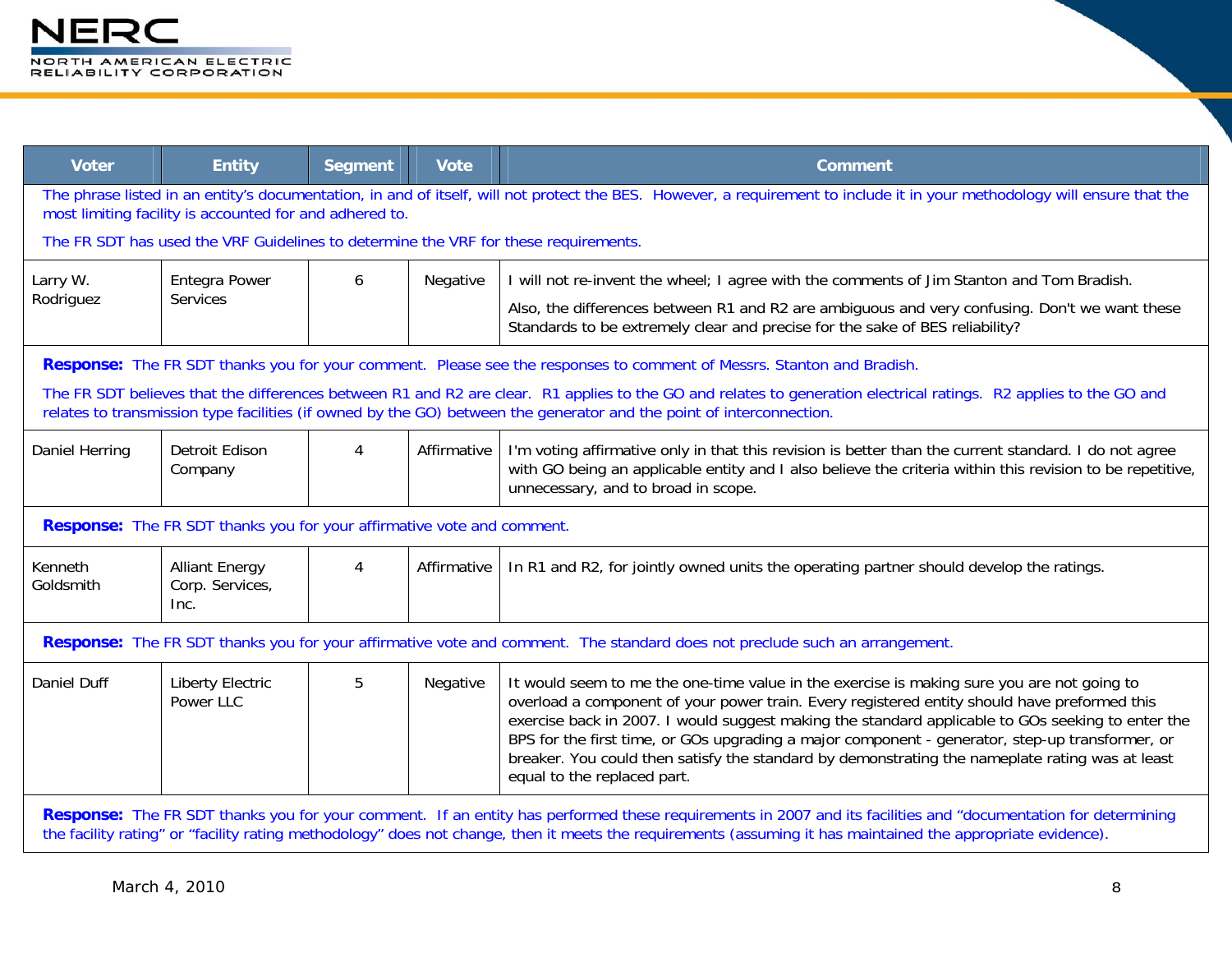| <b>Voter</b>     | <b>Entity</b>  | <b>Segment</b> | <b>Vote</b> | <b>Comment</b>                                                                                                                                                                                                                                                                                                                                                                                                                                                                                                                                                                                                                                                                                                                                |
|------------------|----------------|----------------|-------------|-----------------------------------------------------------------------------------------------------------------------------------------------------------------------------------------------------------------------------------------------------------------------------------------------------------------------------------------------------------------------------------------------------------------------------------------------------------------------------------------------------------------------------------------------------------------------------------------------------------------------------------------------------------------------------------------------------------------------------------------------|
| Michelle Rheault | Manitoba Hydro |                | Affirmative | Manitoba Hydro is voting affirmative, however we are submitting the following comments: Manitoba<br>Hydro does not believe that lack of documentation or incomplete documentation rates a VSL of<br>Severe, but would agree that a severe violation is warranted if limits are not provided. Therefore,<br>there should not be any case of a Severe VSL associated with R1, R2, R3, R4 or R5. A Severe<br>Violation Severity Level should be limited to situations where rating data is not provided (ie. a<br>violation of R7). The critical issue is that planners and operators of the electric system have rating                                                                                                                         |
| Greg C Parent    | Manitoba Hydro | 3              | Affirmative | data. How does the failure to make a Facility Ratings Methodology document available for inspection<br>(a violation of R4) jeopardize the reliability of the system? The applicability of the proposed revisions<br>to FAC-008 to older facilities is left open to interpretation in the current draft. Many transmission<br>and generation facilities have been in service for years under ratings established at the time of<br>construction-and documentation of the basis for those ratings may no longer be available. Requiring<br>recreation of those ratings now, if that is what the drafting team expects, could impose tremendous<br>costs on the industry to perform the record searches and field work that would be required to |
| Mark Aikens      | Manitoba Hydro | 5              | Affirmative | document the basis for specific ratings. The current proposal requires that the methodology<br>indentify how Equipment Rating standard(s) were used as well as how ratings provided by<br>manufacturers were considered. For older facilities or facilities acquired from other entities, the basis<br>for ratings may not have been well documented, or documented at all. Likewise, manufacturers<br>ratings may no longer be available, and indeed, the manufacturer may no longer exist. These<br>facilities have been operated for a number of years, presumably without problems. A narrow<br>interpretation of Requirement 2.2 and Requirement 3.2 would force entities to collect voluminous                                          |
| Daniel Prowse    | Manitoba Hydro | 6              | Affirmative | information on facilities, at a tremendous cost. These costs would be borne by customers with<br>potentially little, if any, demonstrable benefit to reliability. A clarification that this standard is not<br>intended to require entities to recreate documentation or other information needed to justify historic<br>ratings would provide certainty and would avoid the costly and time-consuming process of<br>recreating lost data. Manitoba Hydro recommends that the words "if available" be added to the end<br>of Requirements R2.2.2 and R3.2.2.                                                                                                                                                                                  |

**Response:** The FR SDT thanks you for your affirmative vote and comment.

VSL: The VSL is an indicator of how badly an entity failed to comply with the requirement – it does not consider the impact of noncompliance on the BES. The VRF is determined based on risk to the BES (lower and medium for these requirements). Therefore it is appropriate to have a severe VSL for each of the requirements listed.

Older Facilities: The FR SDT does not intend for entities to have to recreate voluminous documentation to meet these requirements. The Requirement R2 states only that the methodology address how parts 2.2.2 and 3.2.2 were considered. The standard also allows for the use of "performance history" (see requirements 2.1 and 3.1).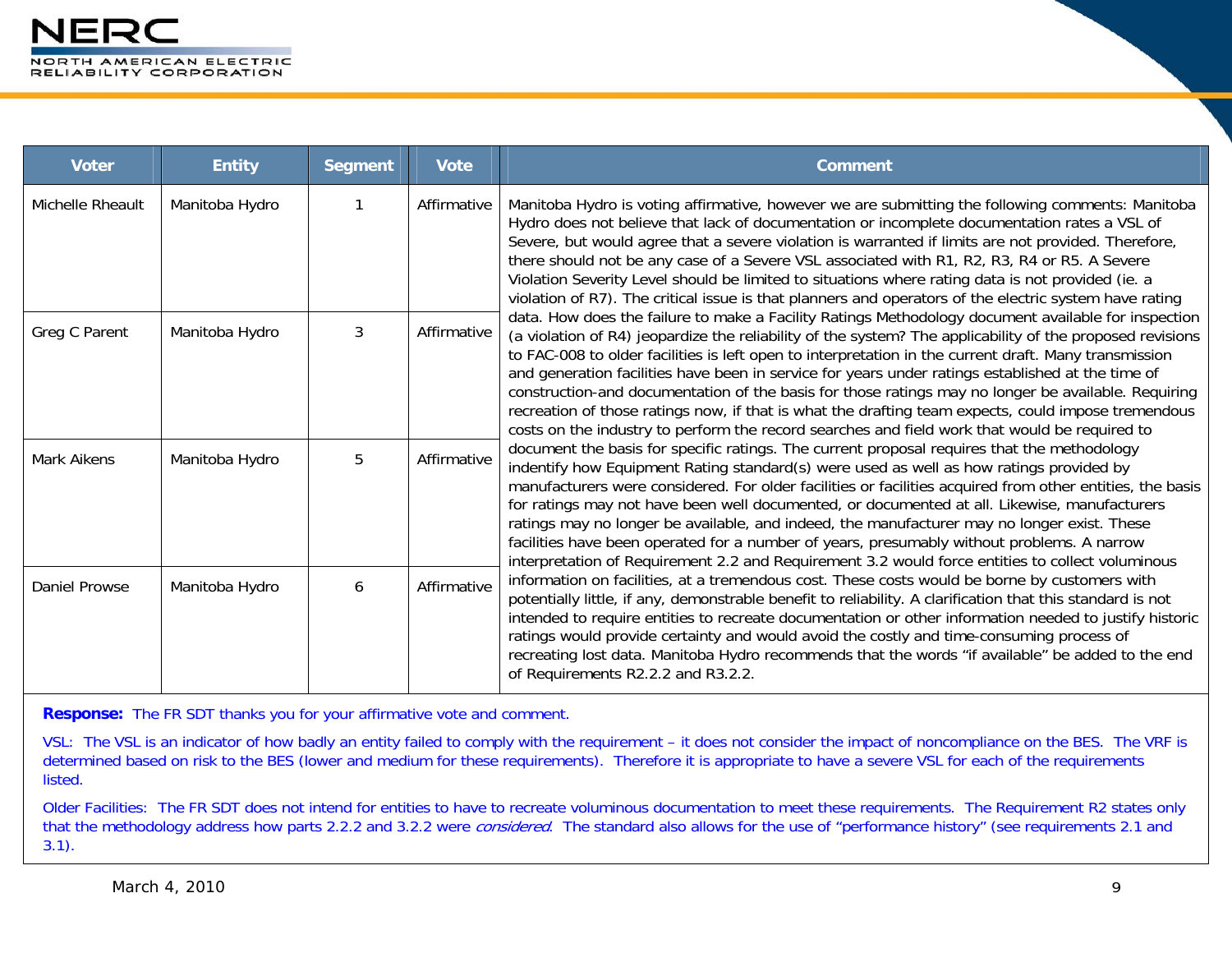| <b>Voter</b>  | <b>Entity</b>           | <b>Segment</b> | <b>Vote</b> | <b>Comment</b>                                                                                                                                                                                                                                                                                                                                                                                                                                                                                                                                                                                                                                                                                                                                                                                                                                              |
|---------------|-------------------------|----------------|-------------|-------------------------------------------------------------------------------------------------------------------------------------------------------------------------------------------------------------------------------------------------------------------------------------------------------------------------------------------------------------------------------------------------------------------------------------------------------------------------------------------------------------------------------------------------------------------------------------------------------------------------------------------------------------------------------------------------------------------------------------------------------------------------------------------------------------------------------------------------------------|
| James B Lewis | <b>Consumers Energy</b> |                | Negative    | My issue here is one of double (maybe triple.) jeopardy. The FAC deals with Facility Ratings. For<br>Generator Owners, these are well covered in MOD-024 and 025, and MOD-010 and 011. They are<br>also required and covered in the mandated interconnection agreements. As the MODs and this FAC<br>each require something a bit different, a potential compliance trap exists. If an auditor asks about<br>the rating of a unit at a power plant, we would likely need to keep two or three sets of paperwork to<br>respond as the various MODs and this FAC have slightly different requirements. In my view, this<br>does nothing to improve the reliability of the BES. The applicability to Generator Owners was wrong<br>from the beginning and is still wrong. Otherwise, the changes the SDT has come up with on this<br>revision are pretty good. |

**Response:** The FR SDT thanks you for your comment. The FR SDT notes that MOD-024 and MOD-025 are not mandatory and enforceable in the United States or in most of Canada. Also, the currently posted draft of MOD-024 does not apply to all generation facilities. MOD-010 only applies to provision of data for those TOs, TPs, GOs and RPs specified in the data requirements and reporting procedures of MOD-011. MOD-010 does not cover methodology or documentation, the establishment of the Ratings based on the methodology or documentation, nor does it require the provision of data to the PC, RC or TOP. In addition, MOD-011 is not mandatory and enforceable in the United States or in most of Canada. The FR SDT does not believe that MOD-024 and MOD-025 should be the only basis for determining the Facility rating because, at best, a single verification by itself, following what is required in MOD-024 and MOD-025, would be a subset of what is required in complying with FAC-008-2. The purpose of FAC-008 is "To ensure Facility Ratings used in the reliable planning and operation of the BES are determined based on technically sound principles." Prior to any generator being placed in service, "Facility Ratings" for a generator are required for BES planning. FAC-008-2 allows the use of test data and/or historical performance records.

| Mark Ringhausen | Old Dominion<br>Electric Coop. |  | Negative | ODEC feels that the applicability of this standard should not apply to generators as they are being<br>t tested via the MOD standards for the capabilities and these testing results should be used by<br>operations and planning for their models not some rating methodology. Make this change and I can<br>vote Yes for this standard. |
|-----------------|--------------------------------|--|----------|-------------------------------------------------------------------------------------------------------------------------------------------------------------------------------------------------------------------------------------------------------------------------------------------------------------------------------------------|
|-----------------|--------------------------------|--|----------|-------------------------------------------------------------------------------------------------------------------------------------------------------------------------------------------------------------------------------------------------------------------------------------------------------------------------------------------|

**Response:** The FR SDT thanks you for your comment. The FR SDT notes that MOD-024 and MOD-025 are not mandatory and enforceable in the United States or in most of Canada. Also, the currently posted draft of MOD-024 does not apply to all generation facilities. MOD-010 only applies to provision of data for those TOs, TPs, GOs and RPs specified in the data requirements and reporting procedures of MOD-011. MOD-010 does not cover methodology or documentation, the establishment of the Ratings based on the methodology or documentation, nor does it require the provision of data to the PC, RC or TOP. In addition, MOD-011 is not mandatory and enforceable in the United States or in most of Canada. The FR SDT does not believe that MOD-024 and MOD-025 should be the only basis for determining the Facility rating because, at best, a single verification by itself, following what is required in MOD-024-1 and MOD-025, would be a subset of what is required in complying with FAC-008-2. The purpose of FAC-008 is "To ensure Facility Ratings used in the reliable planning and operation of the BES are determined based on technically sound principles." Prior to any generator being placed in service, "Facility Ratings" for a generator are required for BES planning. FAC-008-2 allows the use of test data and/or historical performance records.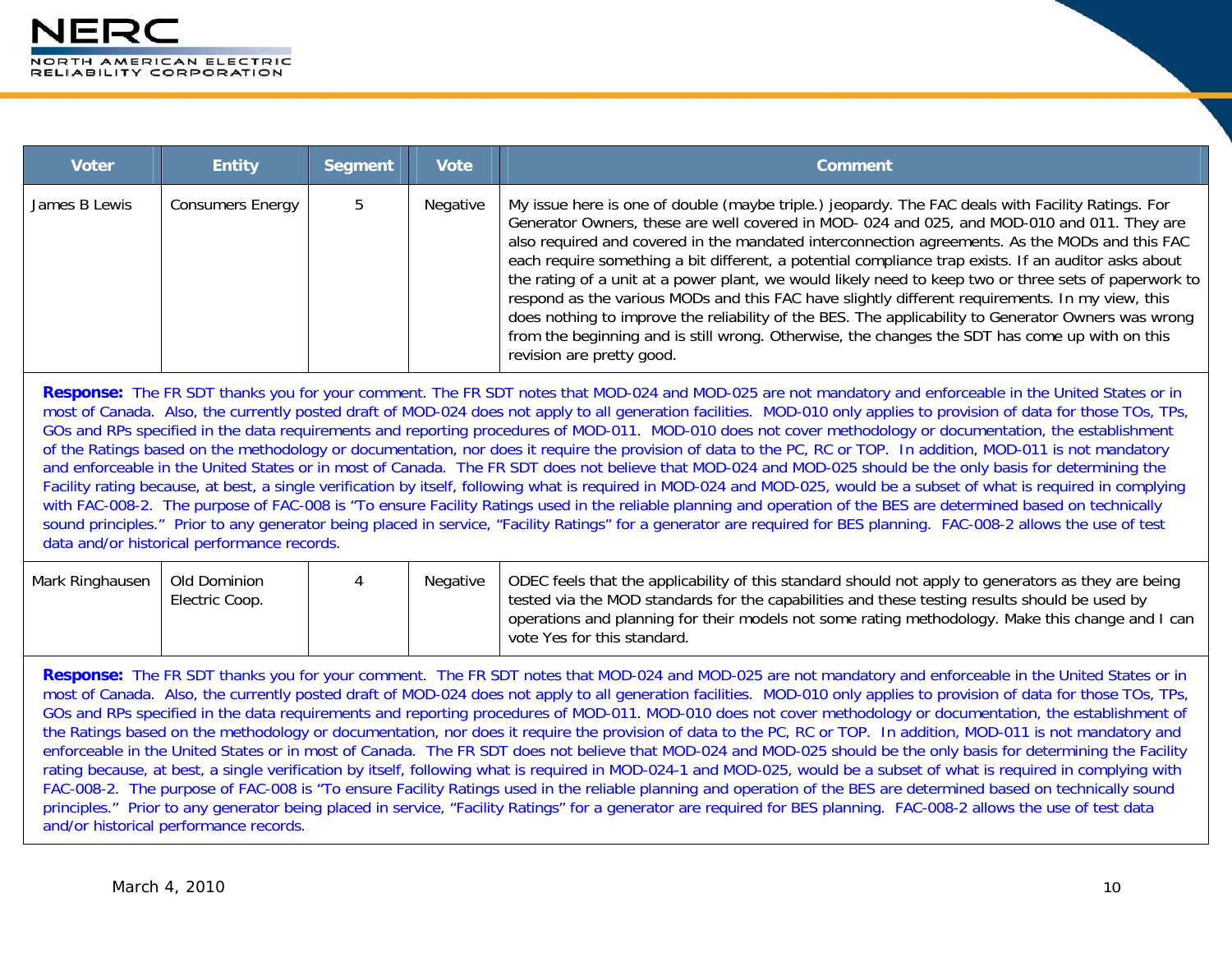| <b>Voter</b>               | <b>Entity</b>                                           | <b>Segment</b> | <b>Vote</b> | <b>Comment</b>                                                                                                                                                                                                                                                                                                                                                                                                                                                                                                                                                                                                                                                                                                                                                                                                        |
|----------------------------|---------------------------------------------------------|----------------|-------------|-----------------------------------------------------------------------------------------------------------------------------------------------------------------------------------------------------------------------------------------------------------------------------------------------------------------------------------------------------------------------------------------------------------------------------------------------------------------------------------------------------------------------------------------------------------------------------------------------------------------------------------------------------------------------------------------------------------------------------------------------------------------------------------------------------------------------|
| Mark Sampson               | PacifiCorp                                              |                | Affirmative | PacifiCorp is voting "yes" for the current draft of FAC-008-2 because it is generally in support of the<br>standard as currently written and believes that it is a significant improvement on the currently<br>effective FAC-008-1 and FAC-009-1. However, in the event the standards drafting team reviews the<br>standard again before it is submitted to FERC, PacifiCorp recommends that the standard drafting<br>team consider striking requirement R2.4.2 from the standard, or, in the alternative, provide more                                                                                                                                                                                                                                                                                               |
| John Apperson              | PacifiCorp                                              | 3              | Affirmative | detail as to what constitutes an Emergency Rating for a generation facility. R2.4.2 requires<br>Generator Owners to include Normal and Emergency Ratings in the scope of Ratings addressed in<br>the process by which the Rating of equipment that comprises a Facility is determined. PacifiCorp<br>believes that this requirement should not be applicable to Generator Owners because generating<br>facilities do not have Emergency Ratings in the same way as transmission facilities. The definition of                                                                                                                                                                                                                                                                                                         |
| Sandra L. Shaffer          | PacifiCorp                                              | 5              | Affirmative | Emergency Rating states that such rating assumes acceptable loss of equipment life or other<br>physical or safety limitations for the equipment involved. Running a generating facility above the<br>Normal Rating would immediately result in the unacceptable loss of equipment life or other physical<br>or safety limitations. Therefore, there is not a realistic way to develop an Emergency Rating for a<br>generator, even for a finite period of time.                                                                                                                                                                                                                                                                                                                                                       |
|                            |                                                         |                |             | Response: The FR SDT thanks you for your affirmative vote and comment. R2 relates to transmission type equipment only (not generator facilities which are<br>covered in R1) that a GO may own up to the point of interconnection. If a GO does not own any transmission type equipment, then R2 is not applicable.                                                                                                                                                                                                                                                                                                                                                                                                                                                                                                    |
| James D. Hebson            | <b>PSEG Energy</b><br>Resources & Trade                 | 6              | Affirmative | PSEG is voting "yes" for FAC-008-2 for the following reasons, but also has concerns described below<br>and believes that additional improvements to the standard are essential:                                                                                                                                                                                                                                                                                                                                                                                                                                                                                                                                                                                                                                       |
|                            | <b>LLC</b>                                              |                | Affirmative | 1. Version 2 is an improvement over Version 1, but for generators this standard continues to be<br>redundant with other NERC generation verification and testing standards.                                                                                                                                                                                                                                                                                                                                                                                                                                                                                                                                                                                                                                           |
| Kenneth D.<br><b>Brown</b> | <b>Public Service</b><br>Electric and Gas<br>Co.        | 1              |             | 2. The standard also appears to require unnecessary generator rating documentation, as many<br>generators have pointed out that they have never been requested to provide such data to<br>Transmission Operators and Planners.                                                                                                                                                                                                                                                                                                                                                                                                                                                                                                                                                                                        |
| Jeffrey Mueller            | <b>Public Service</b><br><b>Electric and Gas</b><br>Co. | 3              | Affirmative | 3. The Requirement, as written, are overly complex, confusing and inconsistent. Also, the language<br>in the requirements is not consistent between the requirements for TOs and GOs. While<br>Transmission Owners are required to make only their Facility Ratings methodology availagle,<br>Generator Owners are required to make both their documentation for determining Facility Ratings<br>and their Facility Ratings methodology available. PSEG does not understand what the difference is<br>between "documentation for determining Facitlity Ratings" and "Facilitay Ratings methodology." Also<br>confusing is that R2.4 refers to "the process by which the Rating of equipment that comprises a<br>Facility is determined." If all of these, and perhaps other, phrases contemplate the same thing, they |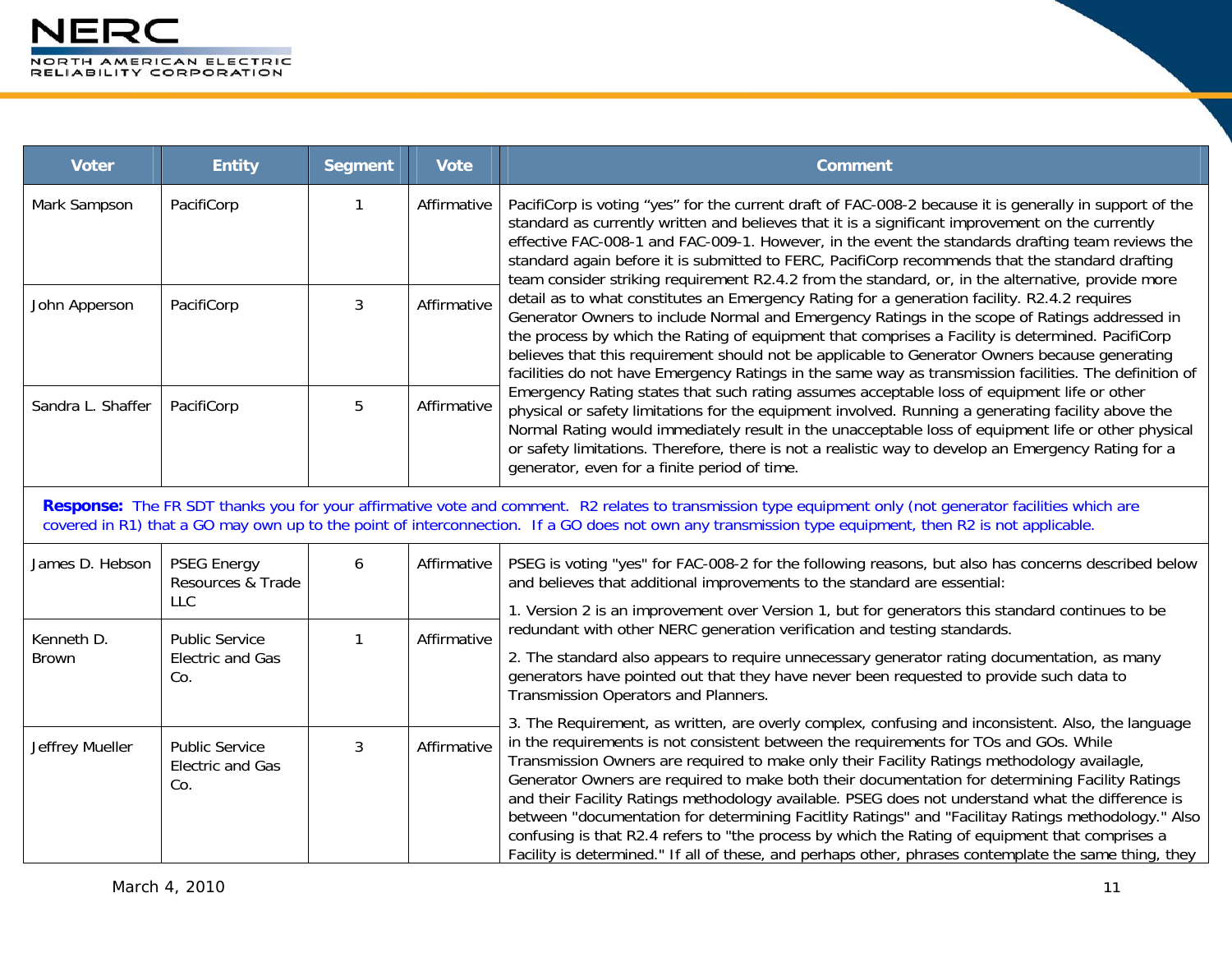| <b>Voter</b> | <b>Entity</b> | <b>Segment</b> | <b>Vote</b> | <b>Comment</b>                                                                                                                                                                                 |
|--------------|---------------|----------------|-------------|------------------------------------------------------------------------------------------------------------------------------------------------------------------------------------------------|
|              |               |                |             | should use the same language. Also, if this standard is to remain applicable to generators, the<br>requirements applicable to Transmission Owners and Generator Owners should be symmetrical." |

**Response:** The FR SDT thanks you for your comment.

\*The FR SDT notes that MOD-024 and MOD-025 are not mandatory and enforceable in the United States or in most of Canada. Also, the currently posted draft of MOD-024 does not apply to all generation facilities. MOD-010 and MOD-011 only apply to data provision and not facility ratings. The FR SDT does not believe that MOD-024 and MOD-025 should be the only basis for determining the Facility Rating because, at best, a single verification by itself following what is required in MOD-024-1 and MOD-025 would be a subset of what is required in complying with FAC-008-2. The purpose of FAC-008 is "To ensure Facility Ratings used in the reliable planning and operation of the BES are determined based on technically sound principles." Prior to any generator being placed in service, "Facility Ratings" for a generator are required for BES planning. FAC-008-2 allows the use of test data and/or performance history.

\* The FR SDT does not intend for entities to have to recreate voluminous documentation to meet these requirements. The Requirements R2 and R3 say only that the methodology address how Parts 2.2.2 and 3.2.2 were *considered*. The standard also allows for the use of "performance history" (see Requirements R2 and R3, Parts 2.1 and 3.1).

\*R4 is designed for the TO and GO to make the output of R1-R3 available for review to the appropriate entities. We concur with your comment and will have it added to the NERC Issues Data Base for consideration in the next revisions to the standard.

\*Part 2.4, which is applicable to the GO, is analogous to Part 3.4, which is applicable to the TO, and refers to the details specified in the sub parts (2.4.1 and 2.4.2 for Part 2.4 and 3.4.1 and 3.4.2 for Part 3.4). Therefore, the requirements for the same Facility types are the same for the both the GO and the TO.

| Joseph G.<br>DePoorter | Madison Gas and<br>Electric Co. |  | Negative | R1 is confusing and recommend that it be re-written to read: "Each Generator Owner shall have<br>documentation for determining the Facility Ratings of its solely and jointly owned generator<br>Facility(ies) up to the low side terminals of the main step up transformer when the Generator Owner<br>does not own the main step up transformer. When the Generator Owner does own the main step up<br>transformer, the Facility Ratings will continue up to the high side terminals of the main step up<br>transformer." |
|------------------------|---------------------------------|--|----------|-----------------------------------------------------------------------------------------------------------------------------------------------------------------------------------------------------------------------------------------------------------------------------------------------------------------------------------------------------------------------------------------------------------------------------------------------------------------------------------------------------------------------------|
|------------------------|---------------------------------|--|----------|-----------------------------------------------------------------------------------------------------------------------------------------------------------------------------------------------------------------------------------------------------------------------------------------------------------------------------------------------------------------------------------------------------------------------------------------------------------------------------------------------------------------------------|

**Response:** The FR SDT thanks you for your comment. We concur with your comment and will have it added to the NERC Issues Data Base for consideration in the next revisions to the standard.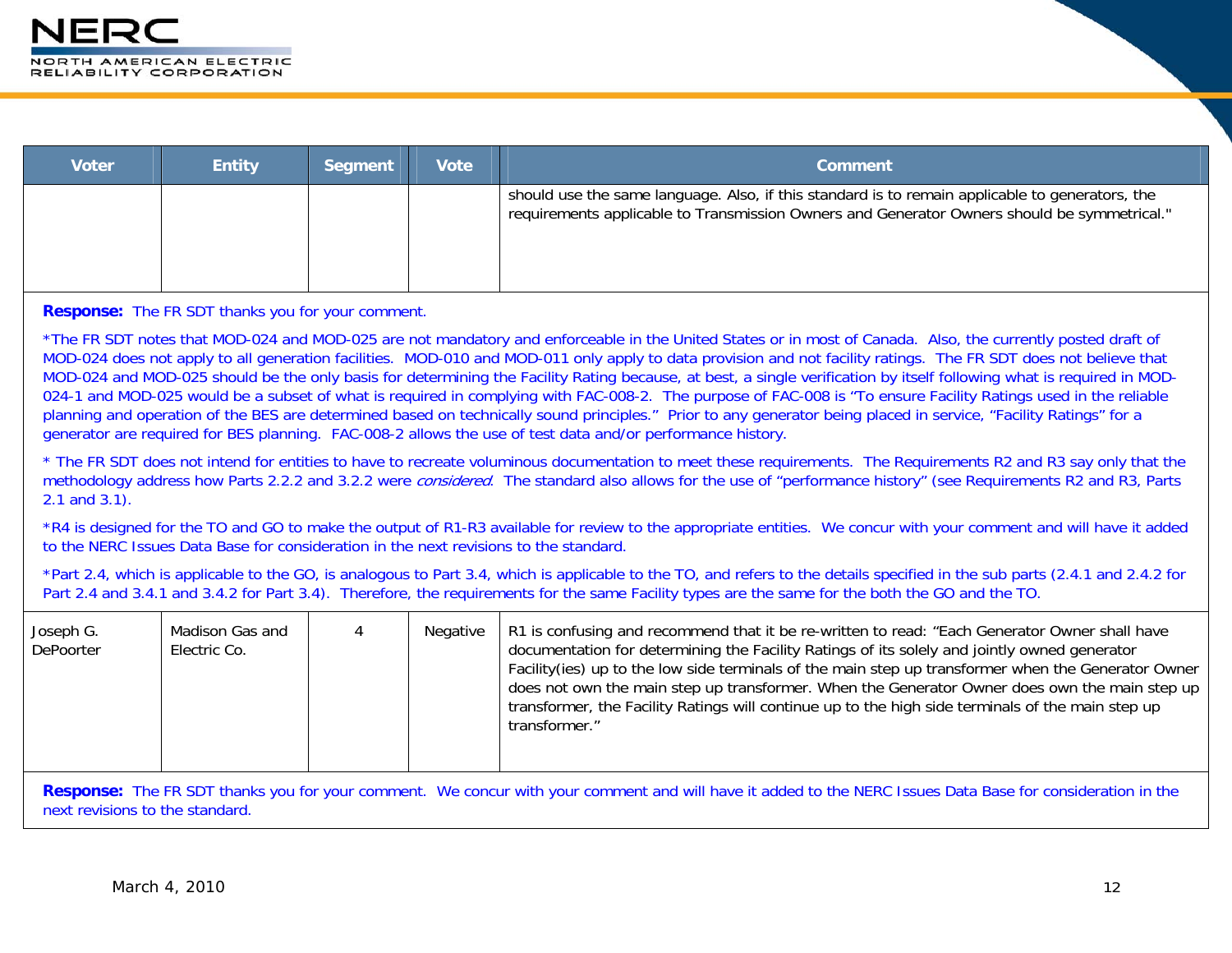| <b>Voter</b>                                                                                                                                                                                                                                                                                                                                                                                                                                                               | <b>Entity</b>                                                                                                                                                                                                                                                                                                            | <b>Segment</b> | <b>Vote</b> | <b>Comment</b>                                                                                                                                                                                                                                                                                                                                                                                                                                                                                                                                                                                                                                                                                                                                                                                                                                                                                                                                                                                                                                                                                                                                                                                                                                                                |  |
|----------------------------------------------------------------------------------------------------------------------------------------------------------------------------------------------------------------------------------------------------------------------------------------------------------------------------------------------------------------------------------------------------------------------------------------------------------------------------|--------------------------------------------------------------------------------------------------------------------------------------------------------------------------------------------------------------------------------------------------------------------------------------------------------------------------|----------------|-------------|-------------------------------------------------------------------------------------------------------------------------------------------------------------------------------------------------------------------------------------------------------------------------------------------------------------------------------------------------------------------------------------------------------------------------------------------------------------------------------------------------------------------------------------------------------------------------------------------------------------------------------------------------------------------------------------------------------------------------------------------------------------------------------------------------------------------------------------------------------------------------------------------------------------------------------------------------------------------------------------------------------------------------------------------------------------------------------------------------------------------------------------------------------------------------------------------------------------------------------------------------------------------------------|--|
| John J. Moraski                                                                                                                                                                                                                                                                                                                                                                                                                                                            | Baltimore Gas &<br><b>Electric Company</b>                                                                                                                                                                                                                                                                               | $\mathbf{1}$   | Affirmative | Requirement (R1) of the proposed new standard states the following: Each Generator Owner shall<br>have documentation for determining the Facility Ratings of its solely and jointly owned generator<br>Faciliy(ies) up to the low side terminals of the main step up transformer if the Generator Owner<br>does not own the main step up transformer and the high side terminals of the main step up<br>transformer if the Generator Owner owns the main step up transformer. This statement assumes<br>the point of interconnect dividing asset ownership between the Generator and Transmission Owners<br>is either the low or high side terminals of the main step up transformer.                                                                                                                                                                                                                                                                                                                                                                                                                                                                                                                                                                                         |  |
|                                                                                                                                                                                                                                                                                                                                                                                                                                                                            |                                                                                                                                                                                                                                                                                                                          |                |             | However, there may be cases where the point of interconnect is not the main step up transformer.<br>The wording of this requirement is too prescriptive by stating a specific asset as the point of<br>interconnect. We recommend changing the wording of the requirement to state that the Generator<br>Owner is responsible for determining the Facility Ratings up to the interconnect point and the<br>Transmission Owner is also responsible for determining the Facility Ratings up to the interconnect<br>point. An alternative to the current wording for the requirement could be: Each Generator Owner<br>shall have documentation for determining the Facility Ratings of its solely and jointly owned<br>generator Facility(ies) up to the point of interconnection. (For example, if the point of<br>interconnection is the main step up transformer; if the Generator Owner does not own the main<br>step up transformer, the Generator Owner is responsible for the Facility Ratings up to the low side<br>terminals of the main step up transformer; however, if the Generator Owner does own the main<br>step up transformer, the Generator Owner is responsible for the Facility Ratings up to the high side<br>terminals of the main step up transformer.) |  |
| Response: The FR SDT thanks you for your affirmative vote and comment. The FR SDT agrees with your point that the main step up transformer may not be the<br>point of interconnection. R1 and R2 apply to Generator Owners and should be considered together to address your concern. R1 relates to the electrical rating of the<br>generator and R2 relates to transmission type equipment (if owned by the GO) from the end point in R1 to the point of interconnection. |                                                                                                                                                                                                                                                                                                                          |                |             |                                                                                                                                                                                                                                                                                                                                                                                                                                                                                                                                                                                                                                                                                                                                                                                                                                                                                                                                                                                                                                                                                                                                                                                                                                                                               |  |
| Robert<br>Kondziolka                                                                                                                                                                                                                                                                                                                                                                                                                                                       | Salt River Project                                                                                                                                                                                                                                                                                                       | $\mathbf{1}$   | Negative    | SRP believes that facility ratings information needs to be shared between the appropriate reliability<br>entities. We agree that the proposed Standard FAC-008-2 generally meets that objective. However,<br>Requirement 7 of the Standard causes us some concern. The requirement states that the TO and<br>GO should provide Facility Ratings to its associated RC, PC, TP, TOP, and TO, "as scheduled by such<br>requesting entities." The schedule to provide the information is at the sole discretion of the<br>requesting entity. An unreasonable schedule could result in the GO or TO being non-compliance to<br>the requirement.                                                                                                                                                                                                                                                                                                                                                                                                                                                                                                                                                                                                                                    |  |
|                                                                                                                                                                                                                                                                                                                                                                                                                                                                            | Response: The FR SDT thanks you for your comment. The intent of R7 is for entities that have a reliability need for facility ratings to be able to obtain them. If a<br>requesting entity imposes unreasonable schedules for obtaining the ratings, the responding entity should have recourse through NERC and/or FERC. |                |             |                                                                                                                                                                                                                                                                                                                                                                                                                                                                                                                                                                                                                                                                                                                                                                                                                                                                                                                                                                                                                                                                                                                                                                                                                                                                               |  |
|                                                                                                                                                                                                                                                                                                                                                                                                                                                                            | March 4, 2010                                                                                                                                                                                                                                                                                                            |                |             | 13                                                                                                                                                                                                                                                                                                                                                                                                                                                                                                                                                                                                                                                                                                                                                                                                                                                                                                                                                                                                                                                                                                                                                                                                                                                                            |  |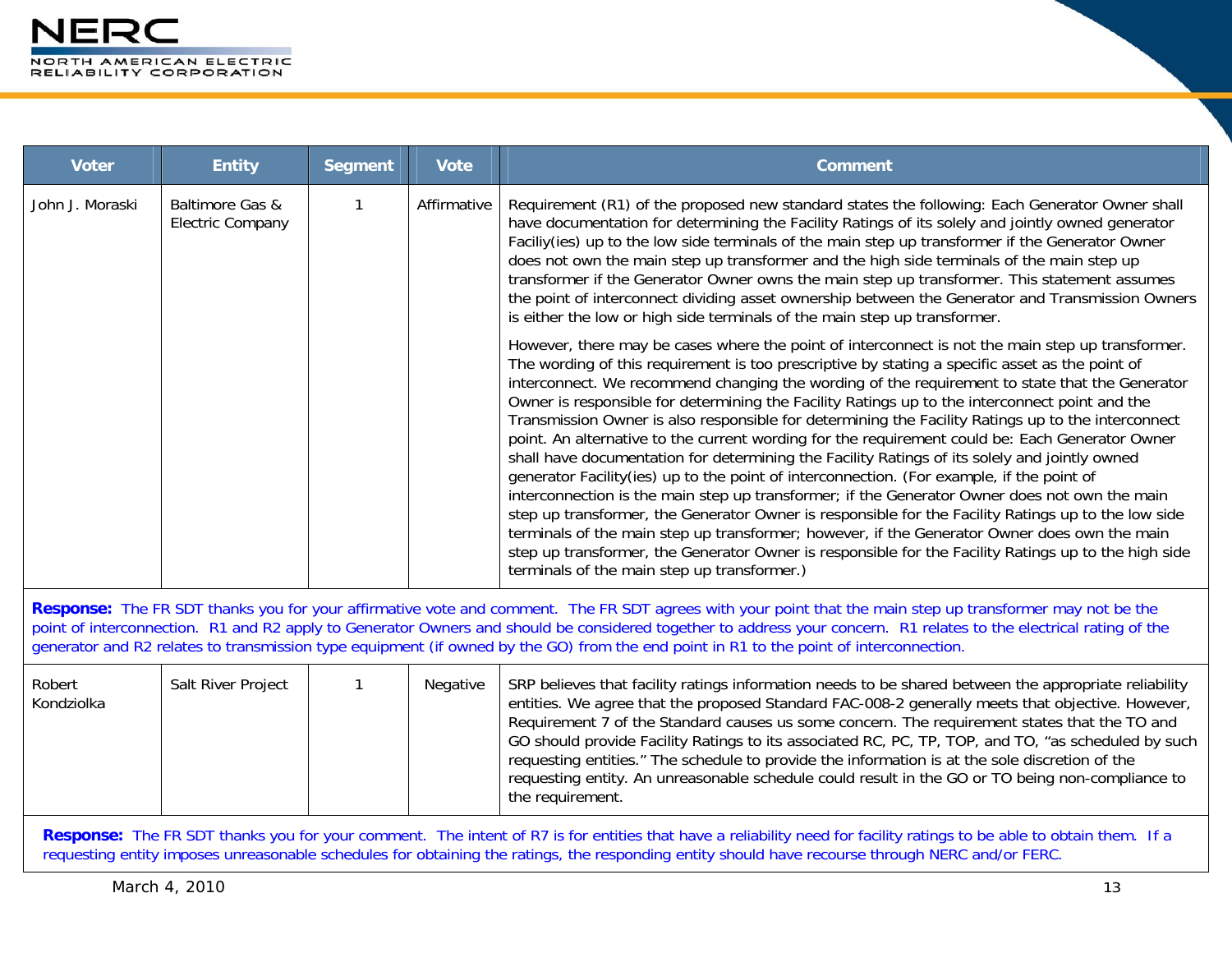| <b>Voter</b>                                                                                                                                                                                                                                                                                                                                                                                                                                                                                                                                                                                                                                                                                                                                                                                                                                                                                                                                                                                                     | <b>Entity</b>                                | <b>Segment</b> | <b>Vote</b> | <b>Comment</b>                                                                                                                                                                                                                                                                                                                                                                                        |  |
|------------------------------------------------------------------------------------------------------------------------------------------------------------------------------------------------------------------------------------------------------------------------------------------------------------------------------------------------------------------------------------------------------------------------------------------------------------------------------------------------------------------------------------------------------------------------------------------------------------------------------------------------------------------------------------------------------------------------------------------------------------------------------------------------------------------------------------------------------------------------------------------------------------------------------------------------------------------------------------------------------------------|----------------------------------------------|----------------|-------------|-------------------------------------------------------------------------------------------------------------------------------------------------------------------------------------------------------------------------------------------------------------------------------------------------------------------------------------------------------------------------------------------------------|--|
| John T. Underhill                                                                                                                                                                                                                                                                                                                                                                                                                                                                                                                                                                                                                                                                                                                                                                                                                                                                                                                                                                                                | Salt River Project                           | 3              | Negative    | SRP believes that facility ratings information needs to be shared between the appropriate reliability<br>entities. We agree that the proposed Standard FAC-008-2 generally meets that objective. However,<br>Requirement 7 of the Standard causes us some concern. The requirement states that the TO and                                                                                             |  |
| <b>Glen Reeves</b>                                                                                                                                                                                                                                                                                                                                                                                                                                                                                                                                                                                                                                                                                                                                                                                                                                                                                                                                                                                               | Salt River Project                           | 5              | Negative    | GO should provide Facility Ratings to its associated RC, PC, TP, TOP, and TO, "as scheduled by such<br>requesting entities." The schedule to provide the information is at the sole discretion of the<br>requesting entity. An unreasonable schedule could result in the GO or TO being non-compliance to<br>the requirement. SRP suggests that an additional requirement could be added to establish |  |
| Mike Hummel                                                                                                                                                                                                                                                                                                                                                                                                                                                                                                                                                                                                                                                                                                                                                                                                                                                                                                                                                                                                      | Salt River Project                           | 6              | Negative    | reasonable parameters for what the schedule to provide the Facilities Rating information might be.<br>Another alternative could be that the language in Requirement 7 be altered to state "based on the<br>schedule agreed to by the entities providing and receiving the information."                                                                                                               |  |
| Response: The FR SDT thanks you for your comment. The intent of R7 is for entities that have a reliability need for facility ratings to be able to obtain them.<br>Regarding your suggestion for alternative language for the requirement: If one party declines to agree to a schedule, then both parties could be in violation of the<br>requirement. If a requesting entity imposes unreasonable schedules for obtaining the ratings, the responding entity should have recourse through NERC and/or FERC.                                                                                                                                                                                                                                                                                                                                                                                                                                                                                                    |                                              |                |             |                                                                                                                                                                                                                                                                                                                                                                                                       |  |
| <b>Edwin Les</b><br>Barrow                                                                                                                                                                                                                                                                                                                                                                                                                                                                                                                                                                                                                                                                                                                                                                                                                                                                                                                                                                                       | <b>City Public Service</b><br>of San Antonio | 3              | Negative    | The concept of "ratings" in relation to generation has no real correlation to BES reliability. Unit<br>capability as reported through MOD standards is relevant to reliability.                                                                                                                                                                                                                       |  |
| Response: The FR SDT thanks you for your comment. The FR SDT notes that MOD-024 and MOD-025 are not mandatory and enforceable in the United States or in<br>most of Canada. Also, the currently posted draft of MOD-024 does not apply to all generation facilities. MOD-010 and MOD-011 only apply to data provision and not<br>facility ratings. The FR SDT does not believe that MOD-024 and MOD-025 should be the only basis for determining the Facility Rating because, at best, a single<br>verification by itself, following what is required in MOD-024-1 and MOD-025, would be a subset of what is required in complying with FAC-008-2. The purpose of<br>FAC-008 is "To ensure Facility Ratings used in the reliable planning and operation of the BES are determined based on technically sound principles." Prior to any<br>generator being placed in service, "Facility Ratings" for a generator are required for BES planning. FAC-008-2 allows the use of test data and/or performance history. |                                              |                |             |                                                                                                                                                                                                                                                                                                                                                                                                       |  |
| Duncan Brown                                                                                                                                                                                                                                                                                                                                                                                                                                                                                                                                                                                                                                                                                                                                                                                                                                                                                                                                                                                                     | Calpine<br>Corporation                       | 5              | Negative    | The concern identified is that as worded the GO and TO have no control over the schedule they<br>must adhere to in providing the required rating information and that because of this they may be<br>subject to potential penalties for non-compliance.                                                                                                                                               |  |
| Response: The FR SDT thanks you for your comment. The intent of R7 is for entities that have a reliability need for facility ratings to be able to obtain them. If a<br>requesting entity imposes unreasonable schedules for obtaining the ratings, the responding entity should have recourse through NERC and/or FERC.                                                                                                                                                                                                                                                                                                                                                                                                                                                                                                                                                                                                                                                                                         |                                              |                |             |                                                                                                                                                                                                                                                                                                                                                                                                       |  |
| Larry Monday                                                                                                                                                                                                                                                                                                                                                                                                                                                                                                                                                                                                                                                                                                                                                                                                                                                                                                                                                                                                     | E.ON U.S. LLC                                | 1              | Affirmative | The footnote reference to temporary derates is inconsistent with the standard's Long Term Planning<br>time horizon. E ON US suggests removing the footnote.                                                                                                                                                                                                                                           |  |
| Charles A.                                                                                                                                                                                                                                                                                                                                                                                                                                                                                                                                                                                                                                                                                                                                                                                                                                                                                                                                                                                                       | Louisville Gas and                           | 3              | Affirmative |                                                                                                                                                                                                                                                                                                                                                                                                       |  |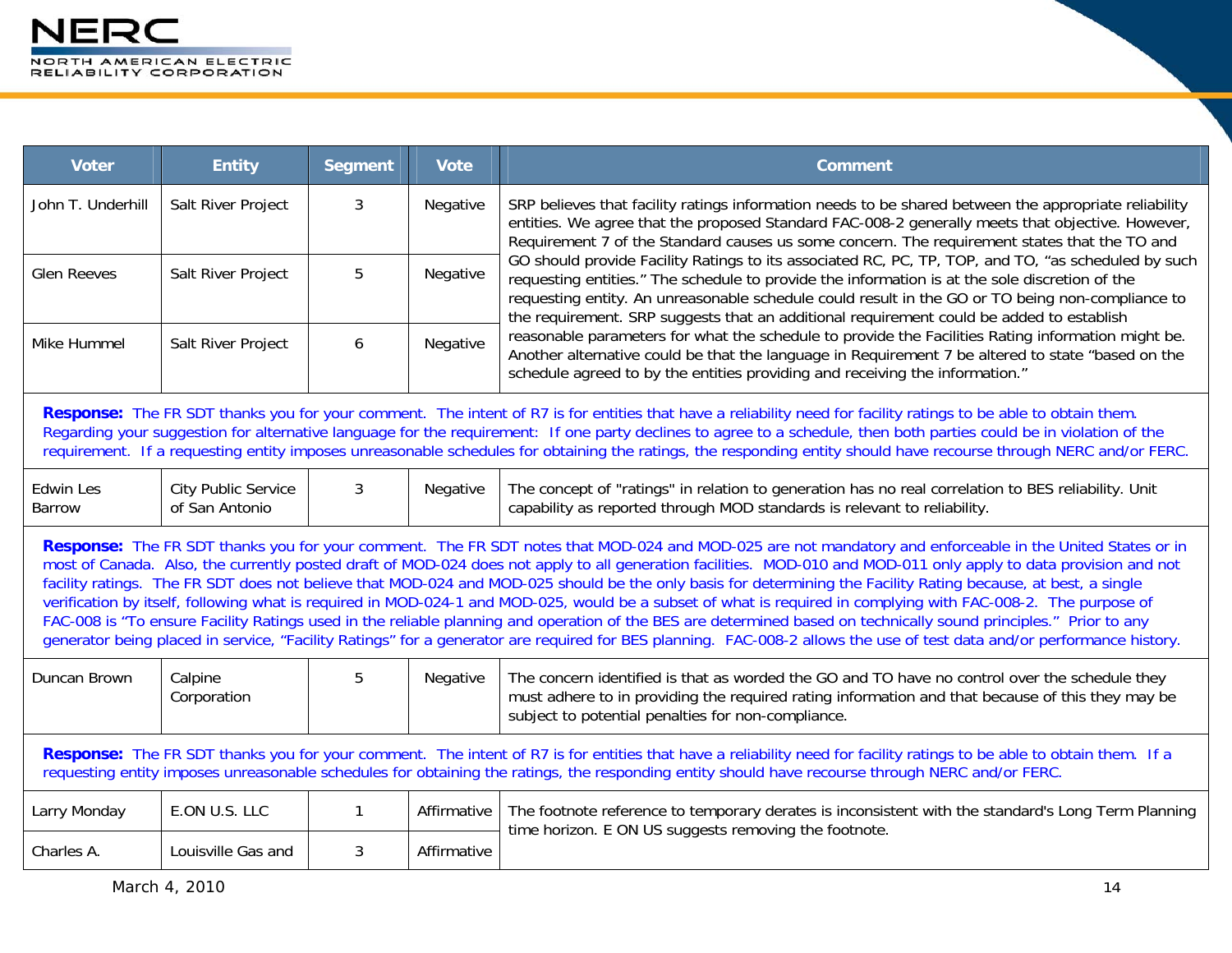| <b>Voter</b>                                                                                                                                                                                                                                                                                                                                                                                                                                                                                                                                                                                | <b>Entity</b>                                                                                                                                                                                                                                                                                                                                                           | <b>Segment</b> | <b>Vote</b> | <b>Comment</b>                                                                                                                                                                                                                                                                                                                                                                                                                                                                                                                                                                                                    |  |  |
|---------------------------------------------------------------------------------------------------------------------------------------------------------------------------------------------------------------------------------------------------------------------------------------------------------------------------------------------------------------------------------------------------------------------------------------------------------------------------------------------------------------------------------------------------------------------------------------------|-------------------------------------------------------------------------------------------------------------------------------------------------------------------------------------------------------------------------------------------------------------------------------------------------------------------------------------------------------------------------|----------------|-------------|-------------------------------------------------------------------------------------------------------------------------------------------------------------------------------------------------------------------------------------------------------------------------------------------------------------------------------------------------------------------------------------------------------------------------------------------------------------------------------------------------------------------------------------------------------------------------------------------------------------------|--|--|
| Freibert                                                                                                                                                                                                                                                                                                                                                                                                                                                                                                                                                                                    | Electric Co.                                                                                                                                                                                                                                                                                                                                                            |                |             |                                                                                                                                                                                                                                                                                                                                                                                                                                                                                                                                                                                                                   |  |  |
| Daryn Barker                                                                                                                                                                                                                                                                                                                                                                                                                                                                                                                                                                                | Louisville Gas and<br>Electric Co.                                                                                                                                                                                                                                                                                                                                      | 6              | Affirmative |                                                                                                                                                                                                                                                                                                                                                                                                                                                                                                                                                                                                                   |  |  |
|                                                                                                                                                                                                                                                                                                                                                                                                                                                                                                                                                                                             | Response: The FR SDT thanks you for your affirmative vote and comment. The SDT believes that the footnote, 'Such as temporary de-ratings of impaired<br>equipment in accordance with good utility practice' is an example of what may be considered under Requirements R2 and R3, Parts 2.2.4 and 3.2.4, 'Operating<br>limitations'. Therefore, no change is necessary. |                |             |                                                                                                                                                                                                                                                                                                                                                                                                                                                                                                                                                                                                                   |  |  |
| Richard Salgo                                                                                                                                                                                                                                                                                                                                                                                                                                                                                                                                                                               | Sierra Pacific<br>Power Co.                                                                                                                                                                                                                                                                                                                                             | ำ              | Negative    | The reason for the "negative" vote has to do solely with Requirement R7, which compels the<br>responsible entity to provide Facility Ratings to requesting entities "as scheduled by such requesting<br>entities". While this would normally not be problematic, we feel that without clear definition of a<br>reasonable schedule for delivery of such data, the provider of the data will have a degree of<br>compliance uncertainty. We suggest that this requirement be amended to specify a time frame for<br>response to such requests for Facility Ratings, rather than leaving it open to interpretation. |  |  |
| Response: The FR SDT thanks you for your comment. The intent of R7 is for entities that have a reliability need for facility ratings to be able to obtain them.<br>Because it is not known in advance the number of ratings requested, the SDT refrained from specifying a time frame to respond. If a requesting entity imposes<br>unreasonable schedules for obtaining the ratings, the responding entity should have recourse through NERC and/or FERC.                                                                                                                                  |                                                                                                                                                                                                                                                                                                                                                                         |                |             |                                                                                                                                                                                                                                                                                                                                                                                                                                                                                                                                                                                                                   |  |  |
| James R. Keller                                                                                                                                                                                                                                                                                                                                                                                                                                                                                                                                                                             | <b>Wisconsin Electric</b><br><b>Power Marketing</b>                                                                                                                                                                                                                                                                                                                     | $\mathbf{3}$   | Negative    | The revision results in less clarity than before due to the use of imprecise terms. Previously FAC-008<br>required a Facility Ratings methodology and FAC-009 required Facility Ratings. Now FAC-008-2<br>requires documentation for determining Facility ratings, a documented methodology for determining                                                                                                                                                                                                                                                                                                       |  |  |
| Anthony<br>Jankowski                                                                                                                                                                                                                                                                                                                                                                                                                                                                                                                                                                        | <b>Wisconsin Energy</b><br>Corp.                                                                                                                                                                                                                                                                                                                                        | 4              | Negative    | facility ratings, and the process by which a Rating is determined. I do agree with the longer<br>timeframes for responding to a request for this data from another entity.                                                                                                                                                                                                                                                                                                                                                                                                                                        |  |  |
| Linda Horn                                                                                                                                                                                                                                                                                                                                                                                                                                                                                                                                                                                  | <b>Wisconsin Electric</b><br>Power Co.                                                                                                                                                                                                                                                                                                                                  | 5              | Negative    |                                                                                                                                                                                                                                                                                                                                                                                                                                                                                                                                                                                                                   |  |  |
| Response: The FR SDT thanks you for your comment. The proposed standard FAC-008-2 is expected to replace both FAC-008-1 and FAC-009-1 in accordance with<br>the recommended changes identified in the Standard Review Guidelines. In addition, the FR SDT assumes that your comment relates to R4 and R5. R4 is designed<br>for the TO and GO to make the output of R1-R3 available for review to the appropriate entities. A similar logic can be extended to R5. We will have your comment<br>added to the NERC Issues Data Base for consideration in the next revisions to the standard. |                                                                                                                                                                                                                                                                                                                                                                         |                |             |                                                                                                                                                                                                                                                                                                                                                                                                                                                                                                                                                                                                                   |  |  |
| Jim R Stanton                                                                                                                                                                                                                                                                                                                                                                                                                                                                                                                                                                               | <b>SPS Consulting</b>                                                                                                                                                                                                                                                                                                                                                   | 8              | Negative    | The standard requirements in their current state do not define periodicity of facility rating activities                                                                                                                                                                                                                                                                                                                                                                                                                                                                                                          |  |  |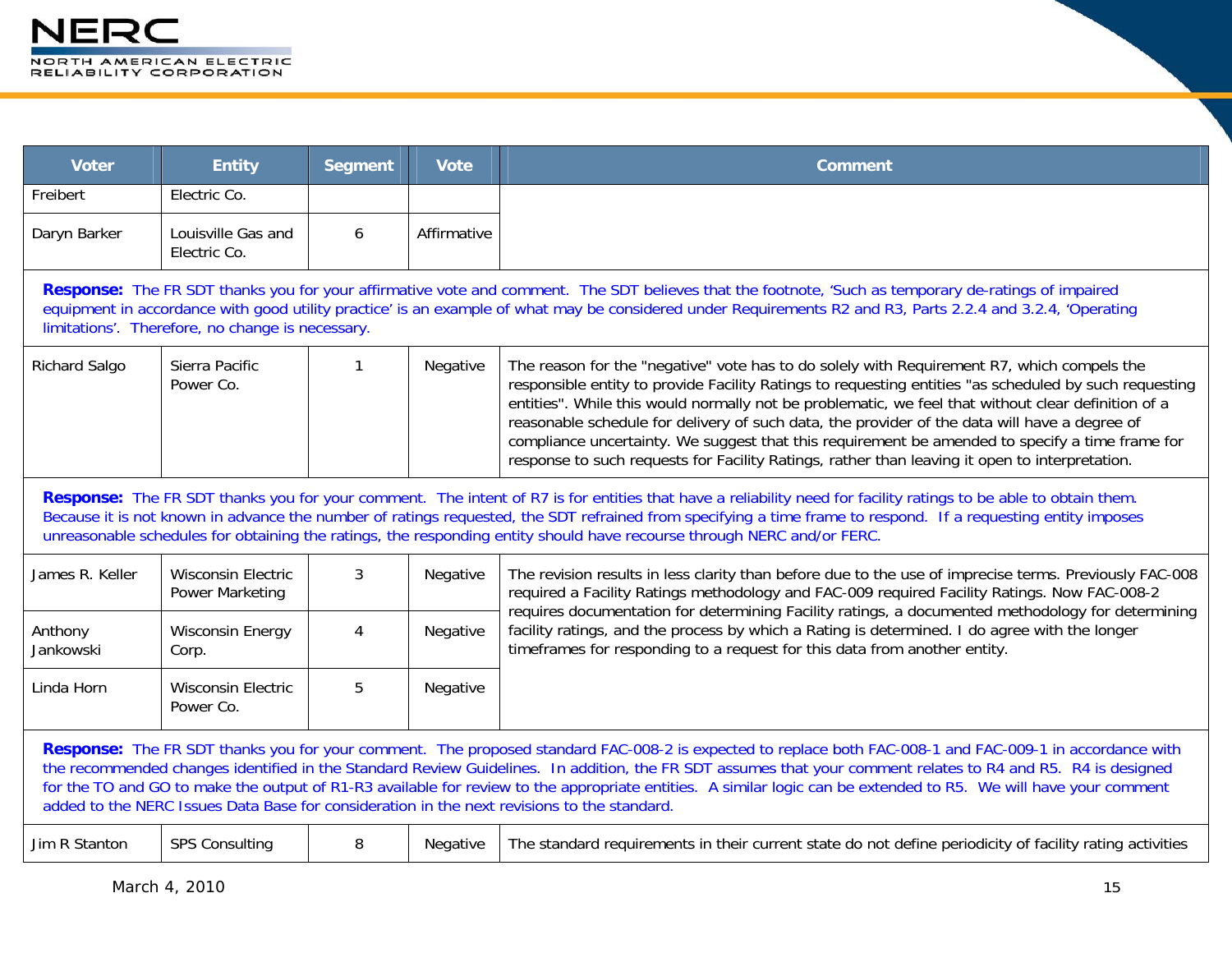| <b>Voter</b> | <b>Entity</b> | Segment | <b>Vote</b> | <b>Comment</b>                                                                                                                                                                                                                                                                                                                                                                                                                                                                                                                                  |
|--------------|---------------|---------|-------------|-------------------------------------------------------------------------------------------------------------------------------------------------------------------------------------------------------------------------------------------------------------------------------------------------------------------------------------------------------------------------------------------------------------------------------------------------------------------------------------------------------------------------------------------------|
|              | Group Inc.    |         |             | nor the scope of limiting equipment to be considered.                                                                                                                                                                                                                                                                                                                                                                                                                                                                                           |
|              |               |         |             | Also, generator output data is abundantly available through other reporting requirements which<br>more accurately reflect the "rating" of the facility, which basically changes every day. This is likely a<br>good standard for transmission elements that do not change much from day to day, but it is<br>nonsense to try and adapt it to a generator. Data for operational and planning needs should be<br>more precise than a "sample day" based on assumed ambient conditions. There is no need for FAC-<br>008-2 to apply to generators. |

**Response:** The FR SDT thanks you for your comment. Requirement 7 specifies that the Facility Ratings are to be provided to the "Reliability Coordinator(s), Planning Coordinator(s), Transmission Planner(s), Transmission Owner(s) and Transmission Operator(s) as scheduled by such requesting entities." Each requirement provides sufficient details as to which Facility Ratings are required. If a requesting entity imposes unreasonable schedules for obtaining the ratings, the responding entity should have recourse through NERC and/or FERC.

The FR SDT assumes that your second comment relates to the MOD family of standards. We also note that MOD-024 and MOD-025 are not mandatory and enforceable in the United States or in most of Canada. Also, the currently posted draft of MOD-024 does not apply to all generation facilities. MOD-010 and MOD-011 only apply to data provision and not facility ratings. The FR SDT does not believe that MOD-024 and MOD-025 should be the only basis for determining the Facility Rating because, at best, a single verification by itself, following what is required in MOD-024-1 and MOD-025, would be a subset of what is required in complying with FAC-008-2. The purpose of FAC-008 is "To ensure Facility Ratings used in the reliable planning and operation of the BES are determined based on technically sound principles." Prior to any generator being placed in service, "Facility Ratings" for a generator are required for BES planning. FAC-008-2 allows the use of test data and/or historical performance records for generators.

| Robert D Smith                                                                                                                                                                                                                                                                                                                                                                                                                                                                                   | Arizona Public<br>Service Co. |  | Negative | The term "Facility Rating" in R1 needs to be definitive and clearly indicate what facilities are<br>included. Specifically, it needs to clearly spell out if auxiliaries are included. It also needs to be clear<br>whether it is the generator electrical rating or turbine mechanical rating. There are also additional |  |  |
|--------------------------------------------------------------------------------------------------------------------------------------------------------------------------------------------------------------------------------------------------------------------------------------------------------------------------------------------------------------------------------------------------------------------------------------------------------------------------------------------------|-------------------------------|--|----------|---------------------------------------------------------------------------------------------------------------------------------------------------------------------------------------------------------------------------------------------------------------------------------------------------------------------------|--|--|
| Thomas R. Glock                                                                                                                                                                                                                                                                                                                                                                                                                                                                                  | Arizona Public<br>Service Co. |  | Negative | issues that are not touched on with this rating requirement where the rating is not limited by the<br>turbine generator or a component but by regulatory environmental issues.                                                                                                                                            |  |  |
| Response: The FR SDT thanks you for your comment. The FR SDT posted a version of the standard with the term "turbine generator" in R1. Stakeholders<br>requested clarity and the word "turbine" was removed. R1 and R2 apply to Generator Owners and should be considered together to address your concern. R1 relates<br>to the electrical rating of the generator and R2 relates to transmission type equipment (if owned by the GO) from the end point in R1 to the point of interconnection. |                               |  |          |                                                                                                                                                                                                                                                                                                                           |  |  |
| The word 'or' has been misspelled as 'ore' in the High VSL text for Requirements R5 and R7.<br>Kirit S. Shah<br>Ameren Services<br>Affirmative                                                                                                                                                                                                                                                                                                                                                   |                               |  |          |                                                                                                                                                                                                                                                                                                                           |  |  |
| Response: The FR SDT thanks you for your affirmative vote and comment. We have corrected this and will note this when the standard is posted for recirculation                                                                                                                                                                                                                                                                                                                                   |                               |  |          |                                                                                                                                                                                                                                                                                                                           |  |  |

ballot.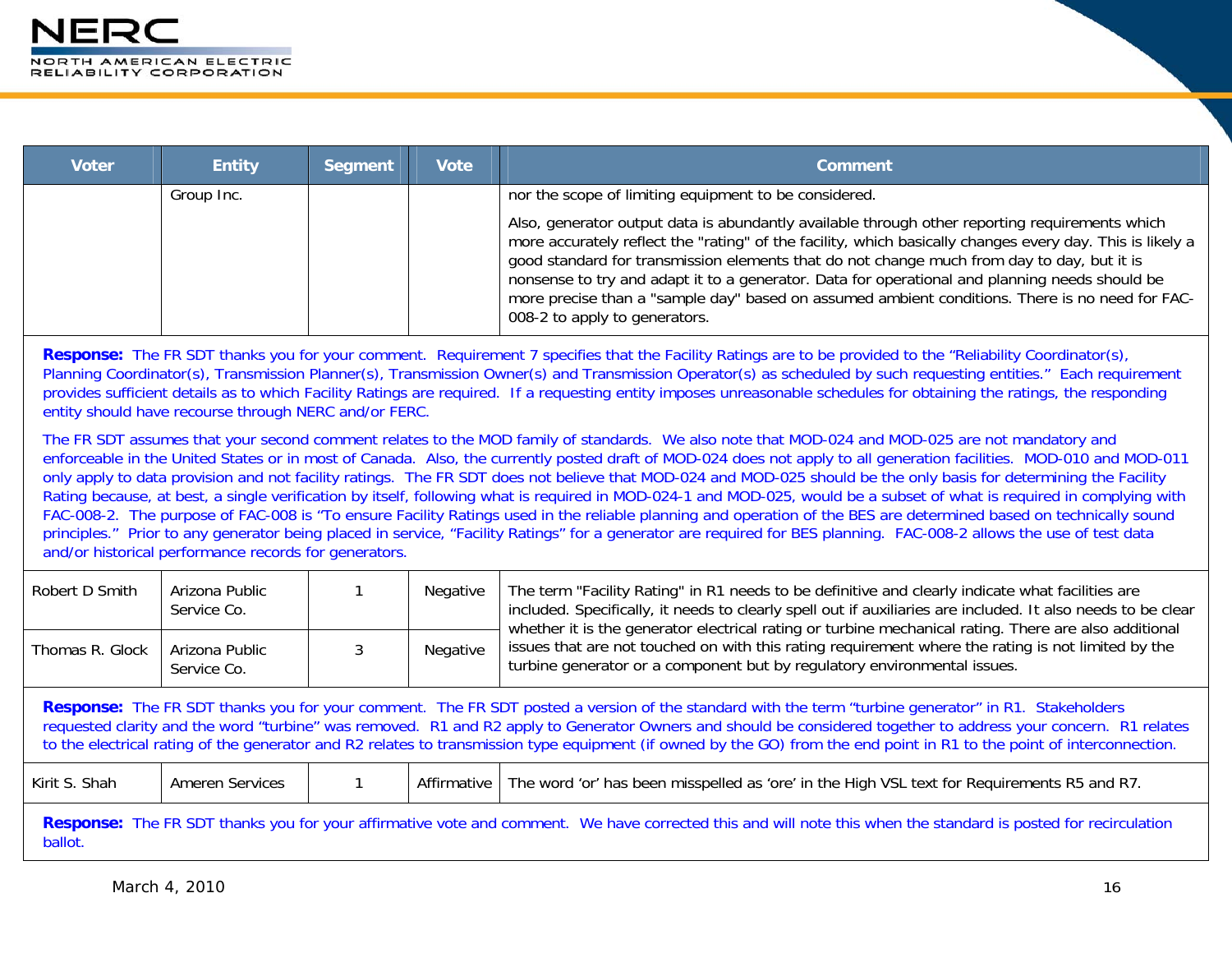| <b>Voter</b>                                                                                                                                                                                                                                                                                                                                                                                                                                                                                                                                                                                                                                                                                                                                                                                                                                                                                                                                                                                                                                                                                                                                                                                                                        | <b>Entity</b>                                                                 | <b>Segment</b> | <b>Vote</b> | <b>Comment</b>                                                                                                                                                                                                                                                                                                                                                                                                                                                                                                                                                                                                                                                                                                                                                                                                                                                                                                                                                                                                                                          |  |
|-------------------------------------------------------------------------------------------------------------------------------------------------------------------------------------------------------------------------------------------------------------------------------------------------------------------------------------------------------------------------------------------------------------------------------------------------------------------------------------------------------------------------------------------------------------------------------------------------------------------------------------------------------------------------------------------------------------------------------------------------------------------------------------------------------------------------------------------------------------------------------------------------------------------------------------------------------------------------------------------------------------------------------------------------------------------------------------------------------------------------------------------------------------------------------------------------------------------------------------|-------------------------------------------------------------------------------|----------------|-------------|---------------------------------------------------------------------------------------------------------------------------------------------------------------------------------------------------------------------------------------------------------------------------------------------------------------------------------------------------------------------------------------------------------------------------------------------------------------------------------------------------------------------------------------------------------------------------------------------------------------------------------------------------------------------------------------------------------------------------------------------------------------------------------------------------------------------------------------------------------------------------------------------------------------------------------------------------------------------------------------------------------------------------------------------------------|--|
| Kenneth Parker                                                                                                                                                                                                                                                                                                                                                                                                                                                                                                                                                                                                                                                                                                                                                                                                                                                                                                                                                                                                                                                                                                                                                                                                                      | Entegra Power<br>Group, LLC                                                   | 5              | Negative    | There are sufficient requirements in various other standards and in IA agreements for generators to<br>provide plant ratings, modeling data, capacity and capability, therefore FAC-008 appears redundant.                                                                                                                                                                                                                                                                                                                                                                                                                                                                                                                                                                                                                                                                                                                                                                                                                                              |  |
| Response: The FR SDT thanks you for your comment. We are assuming that the redundant standards that you are referring to are in the MOD family of standards.<br>The FR SDT notes that MOD-024 and MOD-025 are not mandatory and enforceable in the United States or in most of Canada. Also, the currently posted draft of<br>MOD-024 does not apply to all generation facilities. MOD-010 and MOD-011 only apply to data provision and not Facility Ratings. The FR SDT does not believe that<br>MOD-024 and MOD-025 should be the only basis for determining the Facility Rating because, at best, a single verification by itself, following what is required in MOD-<br>024and MOD-025, would be a subset of what is required in complying with FAC-008-2. The purpose of FAC-008 is "To ensure Facility Ratings used in the reliable<br>planning and operation of the BES are determined based on technically sound principles." Prior to any generator being placed in service, "Facility Ratings" for a<br>generator are required for BES planning. FAC-008-2 allows the use of test data and/or historical performance records. We also note that IA agreements are not<br>mandatory and enforceable reliability standards. |                                                                               |                |             |                                                                                                                                                                                                                                                                                                                                                                                                                                                                                                                                                                                                                                                                                                                                                                                                                                                                                                                                                                                                                                                         |  |
| Charles H Yeung                                                                                                                                                                                                                                                                                                                                                                                                                                                                                                                                                                                                                                                                                                                                                                                                                                                                                                                                                                                                                                                                                                                                                                                                                     | Southwest Power<br>Pool                                                       | 2              | Affirmative | This is a step in the right direction for generator applicability but a new request should be submitted<br>to further define what information from generators is applicable for reliability.                                                                                                                                                                                                                                                                                                                                                                                                                                                                                                                                                                                                                                                                                                                                                                                                                                                            |  |
|                                                                                                                                                                                                                                                                                                                                                                                                                                                                                                                                                                                                                                                                                                                                                                                                                                                                                                                                                                                                                                                                                                                                                                                                                                     | <b>Response:</b> The FR SDT thanks you for your affirmative vote and comment. |                |             |                                                                                                                                                                                                                                                                                                                                                                                                                                                                                                                                                                                                                                                                                                                                                                                                                                                                                                                                                                                                                                                         |  |
| Mark A.<br>Heimbach                                                                                                                                                                                                                                                                                                                                                                                                                                                                                                                                                                                                                                                                                                                                                                                                                                                                                                                                                                                                                                                                                                                                                                                                                 | <b>PPL Generation</b><br><b>LLC</b>                                           | 5              | Affirmative | This standard is an improvement to the existing versions of FAC-008 & 9 and the effort of the<br>drafting team is appreciated. Please note that PPL Generation has reservations around the<br>applicability of this standard to a GO and would prefer that a team look at all the standards that<br>involve generator ratings/testing, etc. and eliminate any duplicate and unnecessary<br>standards/requirements.                                                                                                                                                                                                                                                                                                                                                                                                                                                                                                                                                                                                                                      |  |
|                                                                                                                                                                                                                                                                                                                                                                                                                                                                                                                                                                                                                                                                                                                                                                                                                                                                                                                                                                                                                                                                                                                                                                                                                                     | Response: The FR SDT thanks you for your affirmative vote and comment.        |                |             |                                                                                                                                                                                                                                                                                                                                                                                                                                                                                                                                                                                                                                                                                                                                                                                                                                                                                                                                                                                                                                                         |  |
| George R.<br><b>Bartlett</b>                                                                                                                                                                                                                                                                                                                                                                                                                                                                                                                                                                                                                                                                                                                                                                                                                                                                                                                                                                                                                                                                                                                                                                                                        | Entergy<br>Corporation                                                        | 1              | Negative    | Traditional power plant construction planning has been to select a turbine-generator size based on<br>system requirements for additional generating capacity. The sizing of the generator included a<br>multitude of factors that finally end up with the utility picking the optimum turbine-generator for<br>their needs. The construction design sizes the boiler or reactor and the auxiliary systems to support<br>the size turbine generator that had been selected. Post construction generating units are subjected<br>to performance testing. These testing efforts are usually extensive and tightly controlled. The<br>purpose of this testing is to prove the unit has been designed and constructed to meet the original<br>design specifications. Utilities hold equipment manufacturers and construction companies to pre-<br>construction guarantees. Should an item of equipment be insufficiently sized on inadequate for the<br>purpose it was design to fulfill, the shortcoming will become apparent during the acceptance testing |  |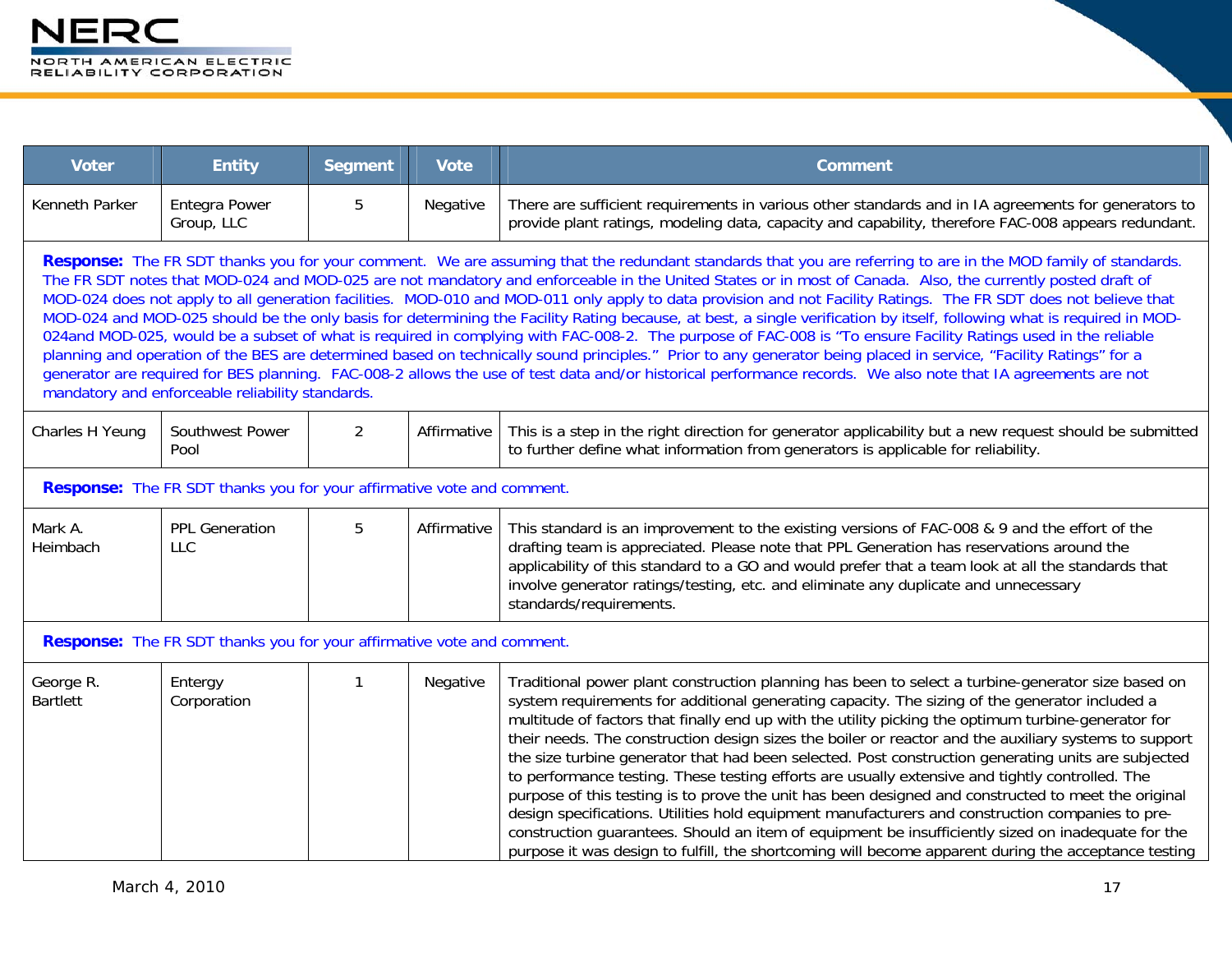| <b>Voter</b>     | <b>Entity</b>             | <b>Segment</b> | <b>Vote</b> | <b>Comment</b>                                                                                                                                                                                                                                                                                                                                                                                                                                                                                                                                                                                                                                                                                                                                                                                                                                                                                                                                                                                                                                                                                                                                                                                                                                                                                                                                                                                                                                                                                                                                                                                                                                                                                                                       |
|------------------|---------------------------|----------------|-------------|--------------------------------------------------------------------------------------------------------------------------------------------------------------------------------------------------------------------------------------------------------------------------------------------------------------------------------------------------------------------------------------------------------------------------------------------------------------------------------------------------------------------------------------------------------------------------------------------------------------------------------------------------------------------------------------------------------------------------------------------------------------------------------------------------------------------------------------------------------------------------------------------------------------------------------------------------------------------------------------------------------------------------------------------------------------------------------------------------------------------------------------------------------------------------------------------------------------------------------------------------------------------------------------------------------------------------------------------------------------------------------------------------------------------------------------------------------------------------------------------------------------------------------------------------------------------------------------------------------------------------------------------------------------------------------------------------------------------------------------|
|                  |                           |                |             | of the unit. The supplier/constructor will be required to remedy that shortcoming. Post testing the<br>unit is declared to "go commercial" and the unit capability is declared at that time and the capability<br>assigned is based on the design and acceptance testing that was performed. The above process is<br>traditional and a long standing industry practice for determining the facility ratings of generating<br>units. The activities in FAC-008 are also traditional for construction of substations. Substation<br>facilities cannot be tested to determine what the facility ratings should be. The inability to<br>demonstrate what the facility rating should be then requires an elaborate process be put into place<br>that assures that each piece of equipment going into that facility is adequately sized. This process<br>required by FAC-008 is sensible and understood and has been followed by utilities constructing<br>substations for many decades. This process in not sensible and is misunderstood and is a complete<br>departure from the normal way of doing business for entities trying to rate generating facilities. It is<br>vastly unfair as it requires an entity attempting to rate a generating facility to reverse engineer<br>virtually every component on the generating unit to prove that it has been sized and / or engineered<br>properly. The procedure is a built in "got you" for any audit of any generating station. Generating<br>units should be removed from the requirements of FAC-008. In addition to the above the reliability<br>requirements MOD-024 and MOD-025 go into great detail to tell generator owners exactly how to<br>rate their generating facilities. |
| Matt Wolf        | Entergy Services,<br>Inc. | $\mathfrak{Z}$ | Negative    | Traditional power plant construction planning has been to select a turbine-generator size based on<br>system requirements for additional generating capacity. The sizing of the generator included a<br>multitude of factors that finally end up with the utility picking the optimum turbine-generator for<br>their needs. The construction design sizes the boiler or reactor and the auxiliary systems to support<br>the size turbine generator that had been selected. Post construction generating units are subjected<br>to performance testing. These testing efforts are usually extensive and tightly controlled. The<br>purpose of this testing is to prove the unit has been designed and constructed to meet the original<br>design specifications. Utilities hold equipment manufacturers and construction companies to pre-<br>construction guarantees. Should an item of equipment be insufficiently sized on inadequate for the                                                                                                                                                                                                                                                                                                                                                                                                                                                                                                                                                                                                                                                                                                                                                                                      |
| Stanley M Jaskot | Entergy<br>Corporation    | 5              | Negative    | purpose it was design to fulfill, the shortcoming will become apparent during the acceptance testing<br>of the unit. The supplier/constructor will be required to remedy that shortcoming. Post testing the<br>unit is declared to "go commercial" and the unit capability is declared at that time and the capability<br>assigned is based on the design and acceptance testing that was performed. The above process is<br>traditional and a long standing industry practice for determining the facility ratings of generating<br>units. The activities in FAC-008 are also traditional for construction of substations. Substation<br>facilities cannot be tested to determine what the facility ratings should be. The inability to<br>demonstrate what the facility rating should be then requires an elaborate process be put into place<br>that assures that each piece of equipment going into that facility is adequately sized. This process                                                                                                                                                                                                                                                                                                                                                                                                                                                                                                                                                                                                                                                                                                                                                                              |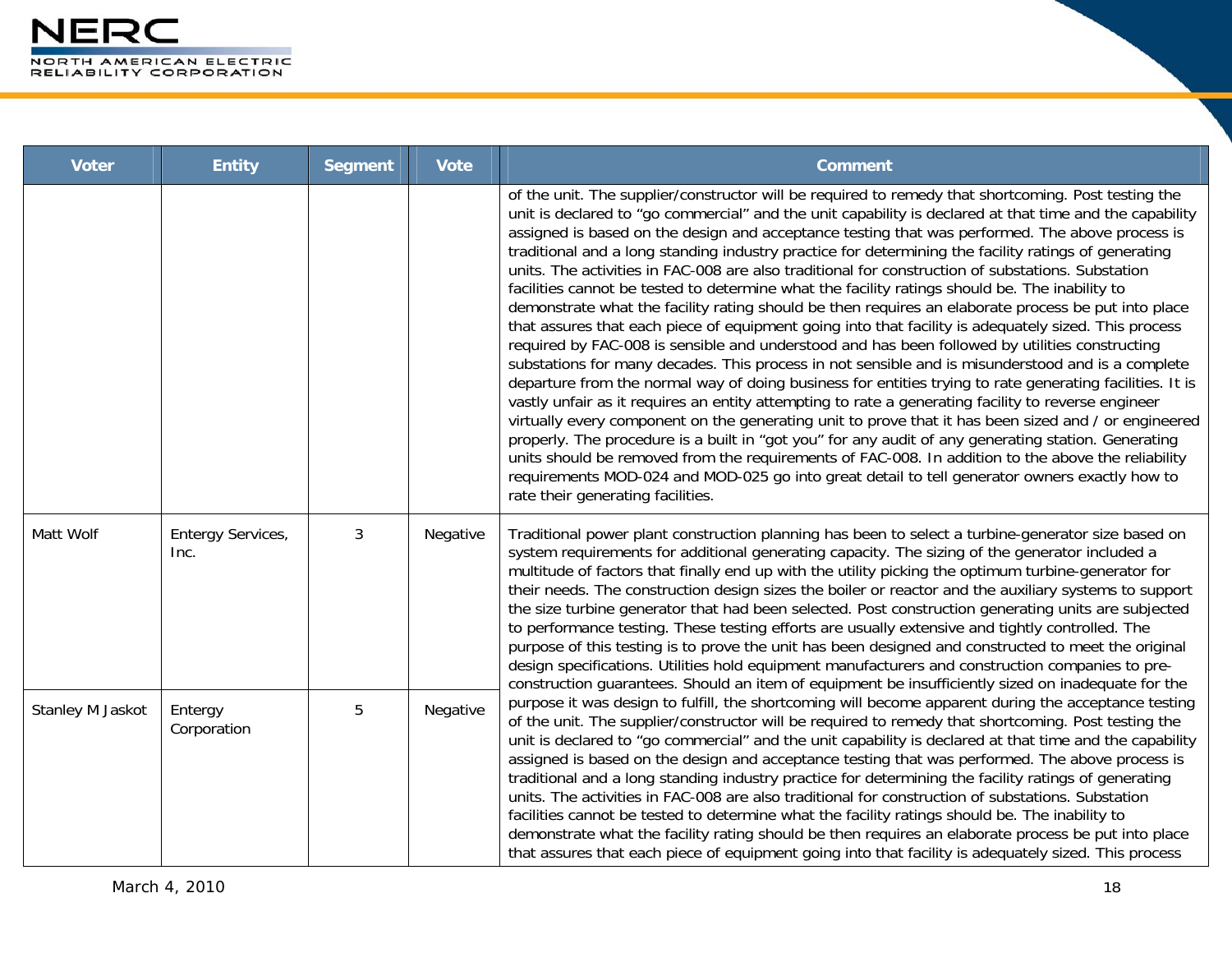| <b>Voter</b>   | <b>Entity</b>             | Segment | <b>Vote</b> | <b>Comment</b>                                                                                                                                                                                                                                                                                                                                                                                                                                                                                                                                                                                                                                                                                                                                                                                                                                                                    |
|----------------|---------------------------|---------|-------------|-----------------------------------------------------------------------------------------------------------------------------------------------------------------------------------------------------------------------------------------------------------------------------------------------------------------------------------------------------------------------------------------------------------------------------------------------------------------------------------------------------------------------------------------------------------------------------------------------------------------------------------------------------------------------------------------------------------------------------------------------------------------------------------------------------------------------------------------------------------------------------------|
| Terri F Benoit | Entergy Services,<br>Inc. |         | Negative    | required by FAC-008 is sensible and understood and has been followed by utilities constructing<br>substations for many decades. This process in not sensible and is misunderstood and is a complete<br>departure from the normal way of doing business for entities trying to rate generating facilities. It is<br>vastly unfair as it requires an entity attempting to rate a generating facility to reverse engineer<br>virtually every component on the generating unit to prove that it has been sized and / or engineered<br>properly. The procedure is a built in "got you" for any audit of any generating station. Generating<br>units should be removed from the requirements of FAC-008. In addition to the above the reliability<br>requirements MOD-024 and MOD-025 go into great detail to tell generator owners exactly how to<br>rate their generating facilities. |

**Response:** The FR SDT thanks you for your comment. The FR SDT notes that with industry restructuring has changed the traditional form of planning, procurement, and construction of both generation and transmission facilities. Today, not all generators are planned, built and owned by the host utilities, to which they interconnect.

In addition, The FR SDT notes that MOD-024 and MOD-025 are not mandatory and enforceable in the United States or in most of Canada. Also, the currently posted draft of MOD-024 does not apply to all generation facilities. The FR SDT also does not believe that MOD-024 and MOD-025 should be the only basis for determining the Facility Rating because, at best, a single verification by itself, following what is required in MOD-024-1 and MOD-025, would be a subset of what is required in complying with FAC-008-2. The purpose of FAC-008 is "To ensure Facility Ratings used in the reliable planning and operation of the BES are determined based on technically sound principles." Prior to any generator being placed in service, "Facility Ratings" for a generator are required for BES planning. FAC-008-2 allows the use of test data and/or historical performance records.

FAC-008-2 does not require Generator Owners to perform any reverse engineering, it only require that they have documentation for determining the Ratings of its Facility(ies) and that the Ratings are based on the documentation.

| Keith V. Carman | Tri-State G & T<br>Association Inc. | Negative | Tri-State has concerns with sections 2.2.4 and 3.2.4. Those sections state that Generator Owners<br>and Transmission Owners must identify how "Operating limitations" were considered in their Facility<br>Rating methodologies. The footnote gives an example using "good utility practices." This is a vague<br>term and should not be used in this standard. "Operating limitations" as described in the footnote<br>are also inconsistent with the Time Horizon of these requirements (Long-term Planning). Operating<br>limitations' impact on facility ratings belongs in an operating standard, not FAC-008.                                                                                         |
|-----------------|-------------------------------------|----------|-------------------------------------------------------------------------------------------------------------------------------------------------------------------------------------------------------------------------------------------------------------------------------------------------------------------------------------------------------------------------------------------------------------------------------------------------------------------------------------------------------------------------------------------------------------------------------------------------------------------------------------------------------------------------------------------------------------|
|                 |                                     |          | The wording in R4, R5, and M4 is ambiguous. When discussing Generator Owners, the phrase<br>"documentation for determining" can be interpreted to apply to both "its Facility Ratings" and to "its<br>Facility Ratings methodology." The Transmission Owner responsibility is clear in R4 and R5 in that<br>the requirements apply to the Facility Rating methodology and do not apply to documentation for<br>determining the Facility Rating methodology. R2 and R3 have the same wording regarding the<br>Generator Owner and Transmission Owner responsibility for Facility Rating methodology so it<br>appears that the requirements for Generator Owners are also intended to be only Facility Rating |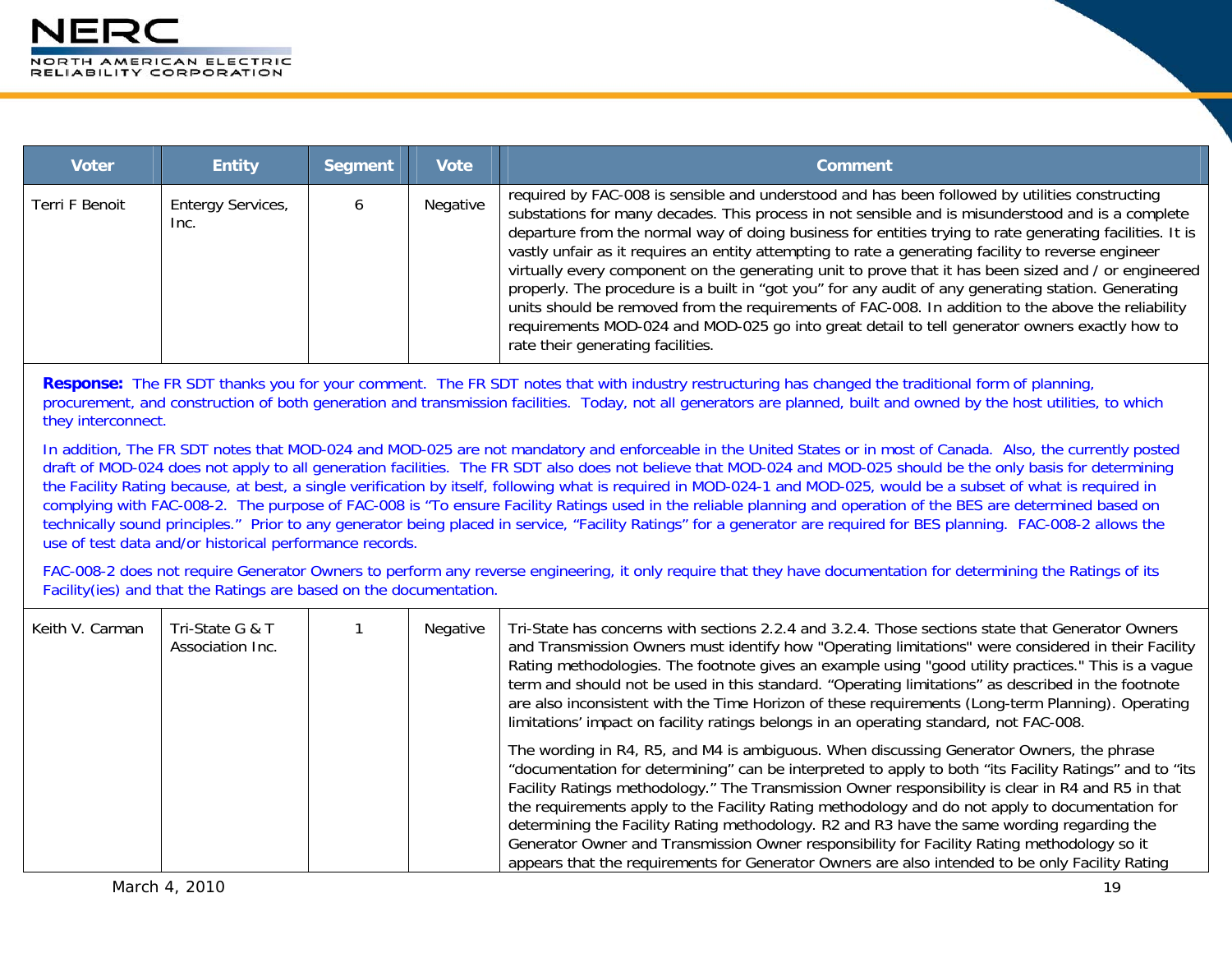| Voter | <b>Entity</b> | <b>Seament</b> | Vote <sup>1</sup> | Comment                                                                                                                                                                                                                                                                                |
|-------|---------------|----------------|-------------------|----------------------------------------------------------------------------------------------------------------------------------------------------------------------------------------------------------------------------------------------------------------------------------------|
|       |               |                |                   | methodology. In M4, the order in which the two Generator Owner Facility Rating items are<br>mentioned is reversed and the ambiguity does not exist in that measure. Tri-State recommends that<br>similar changes should be made to R4, R5, and M4 to eliminate the possible confusion. |

**Response**: The FR SDT thanks you for your comment.

"temporary": The SDT believes that the footnote, 'Such as temporary de-ratings of impaired equipment in accordance with good utility practice' is an example of what may be considered under Requirements R2 and R3, Parts 2.2.4 and 3.2.4, 'Operating limitations'. Therefore, no change is necessary.

R4 and R5: R4 is designed for the TO and GO to make the output of R1-R3 available for review to the appropriate entities. A similar logic can be extended to R5. We will have your comment added to the NERC Issues Data Base for consideration in the next revisions to the standard.

| <b>Trent Carlson</b> | <b>RRI Energy</b> | 6 | Negative | We appreciate the efforts of the drafting in stripping the questionable Requirement 7 from the<br>revised Standard and posting for a new round of comments and re-ballot. We are disappointed<br>however that the drafting team did not take this re-posting opportunity to correct the remaining<br>fatal flaw in the Standard which is the inclusion of Generator Owner as an applicable entity. The<br>flaw begins with the disconnect between the reliability of the Bulk Electric System and the stated<br>Purpose of the standard which is, "To ensure that Facility Ratings used in the reliable planning and<br>operation of the Bulk Electric System (BES) are determined based on technically sound principles. A<br>Facility Rating is essential for the determination of System Operating Limits." The flaw is transferring<br>a rating methodology used for predominately static networked components of a transmission system<br>and inappropriately applying the same basic methodology to generating facilities. The reliability of<br>the BES is dependent upon the ability of generating facilities to delivery power to the system which<br>is not equated to the electrical ratings of the components that make up the facility. A Facility Rating<br>for a Generator that is derived from "ratings provided by equipment manufacturers" is not<br>appropriate to use in the operation of the bulk electric system, and to do so presents a risk to the<br>system. For operation of the bulk electric system, it will necessitate that a calculated Facility Rating<br>for a generator would include any degradation to facility systems that would limit the output of the<br>facility. However, such degradations tend to be maintenance related and transitory in nature in that<br>they will be corrected. What is the usefulness of facility rating if it is based on a transitory limitation,<br>especially for planning purposes? Such transitory limitations will be made known for operational<br>purposes as mandated by TOP-002-2 Requirement 3. A calculated facility rating for generators<br>should never be used for operational purposes as the real capability and not the calculated |
|----------------------|-------------------|---|----------|----------------------------------------------------------------------------------------------------------------------------------------------------------------------------------------------------------------------------------------------------------------------------------------------------------------------------------------------------------------------------------------------------------------------------------------------------------------------------------------------------------------------------------------------------------------------------------------------------------------------------------------------------------------------------------------------------------------------------------------------------------------------------------------------------------------------------------------------------------------------------------------------------------------------------------------------------------------------------------------------------------------------------------------------------------------------------------------------------------------------------------------------------------------------------------------------------------------------------------------------------------------------------------------------------------------------------------------------------------------------------------------------------------------------------------------------------------------------------------------------------------------------------------------------------------------------------------------------------------------------------------------------------------------------------------------------------------------------------------------------------------------------------------------------------------------------------------------------------------------------------------------------------------------------------------------------------------------------------------------------------------------------------------------------------------------------------------------------------------------------------------------------------------------------------------------------------------------------------|
|                      |                   |   |          | capability should be considered. There are other standards that mandate the reporting of generator<br>capability. They are MOD-010 and IRO-004. A calculated facility rating for generators is not useful<br>for planning purposes. One would assume that periodic applications of a calculated facility rating<br>would account for long term or non-transitory changes to the capability of the facility. However, the                                                                                                                                                                                                                                                                                                                                                                                                                                                                                                                                                                                                                                                                                                                                                                                                                                                                                                                                                                                                                                                                                                                                                                                                                                                                                                                                                                                                                                                                                                                                                                                                                                                                                                                                                                                                   |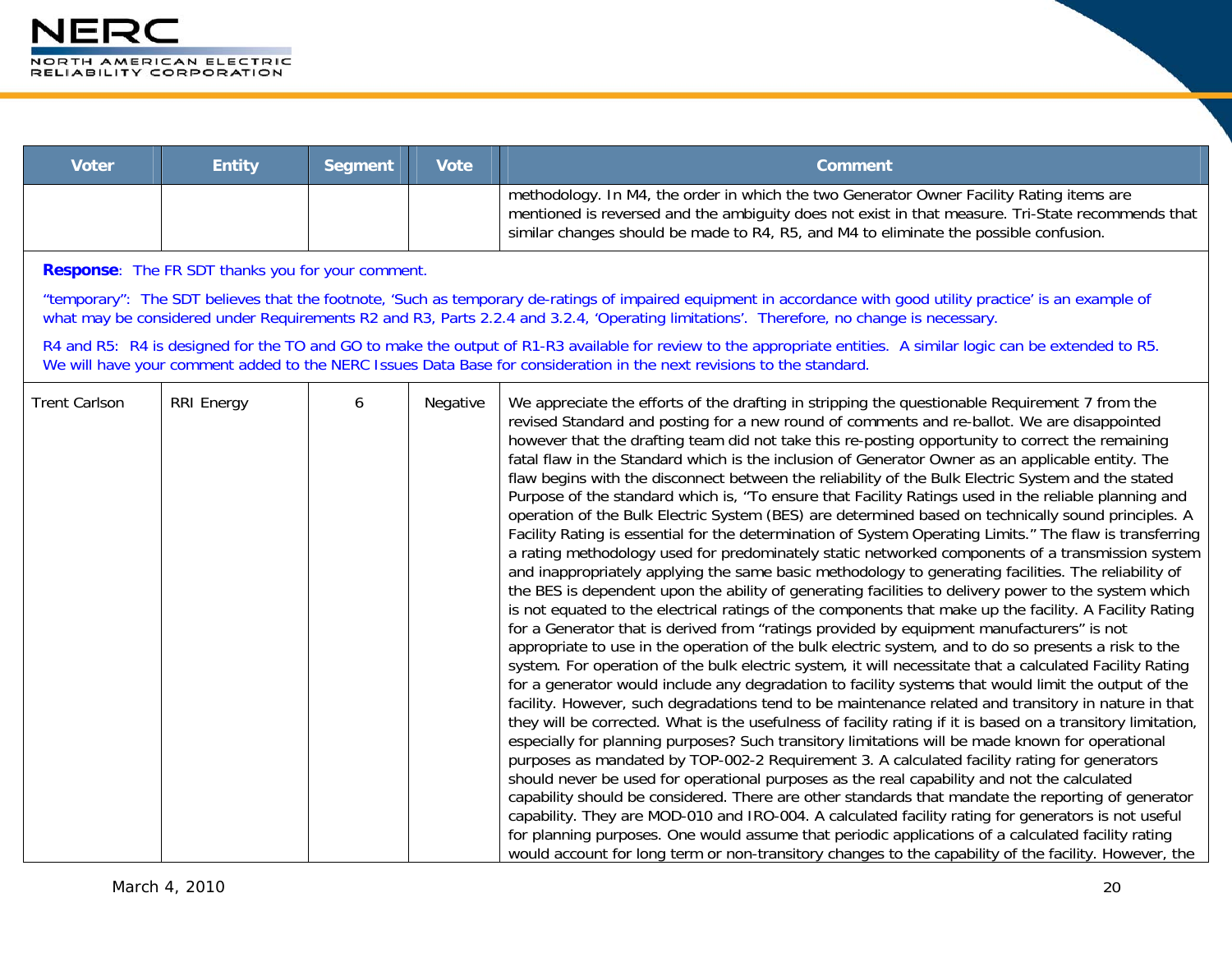

| <b>Voter</b> | <b>Entity</b> | <b>Segment</b> | <b>Vote</b> | <b>Comment</b>                                                                                                                                                                                                                                                                                                                                                                                                                                                                                                                                                                                                                                                                                                                                                                                                                                                                                                                                                     |
|--------------|---------------|----------------|-------------|--------------------------------------------------------------------------------------------------------------------------------------------------------------------------------------------------------------------------------------------------------------------------------------------------------------------------------------------------------------------------------------------------------------------------------------------------------------------------------------------------------------------------------------------------------------------------------------------------------------------------------------------------------------------------------------------------------------------------------------------------------------------------------------------------------------------------------------------------------------------------------------------------------------------------------------------------------------------|
|              |               |                |             | units actual output at varying ambient conditions is captured in the TOP's energy management<br>system (EMS). If the long term limitation is remediated then it would show up in the units actual<br>output in the EMS. It will also be reported in real time to satisfy the requirements in IRO-004. These<br>sources of facility rating would be more precise than a calculated rating. As these changes to<br>capability are accounted for and reported, changes to planning models would logically follow. There<br>is no benefit to using a calculated facility rating for planning purposes when a real facility rating is<br>available and indeed mandated by other Standards. FAC-008-2 also references ambient conditions<br>as a factor in facility rating methodology. Ambient conditions are inherently accounted for in<br>capability tests and manufacturer ratings are certainly available to condition capability upon<br>conditions like ambient. |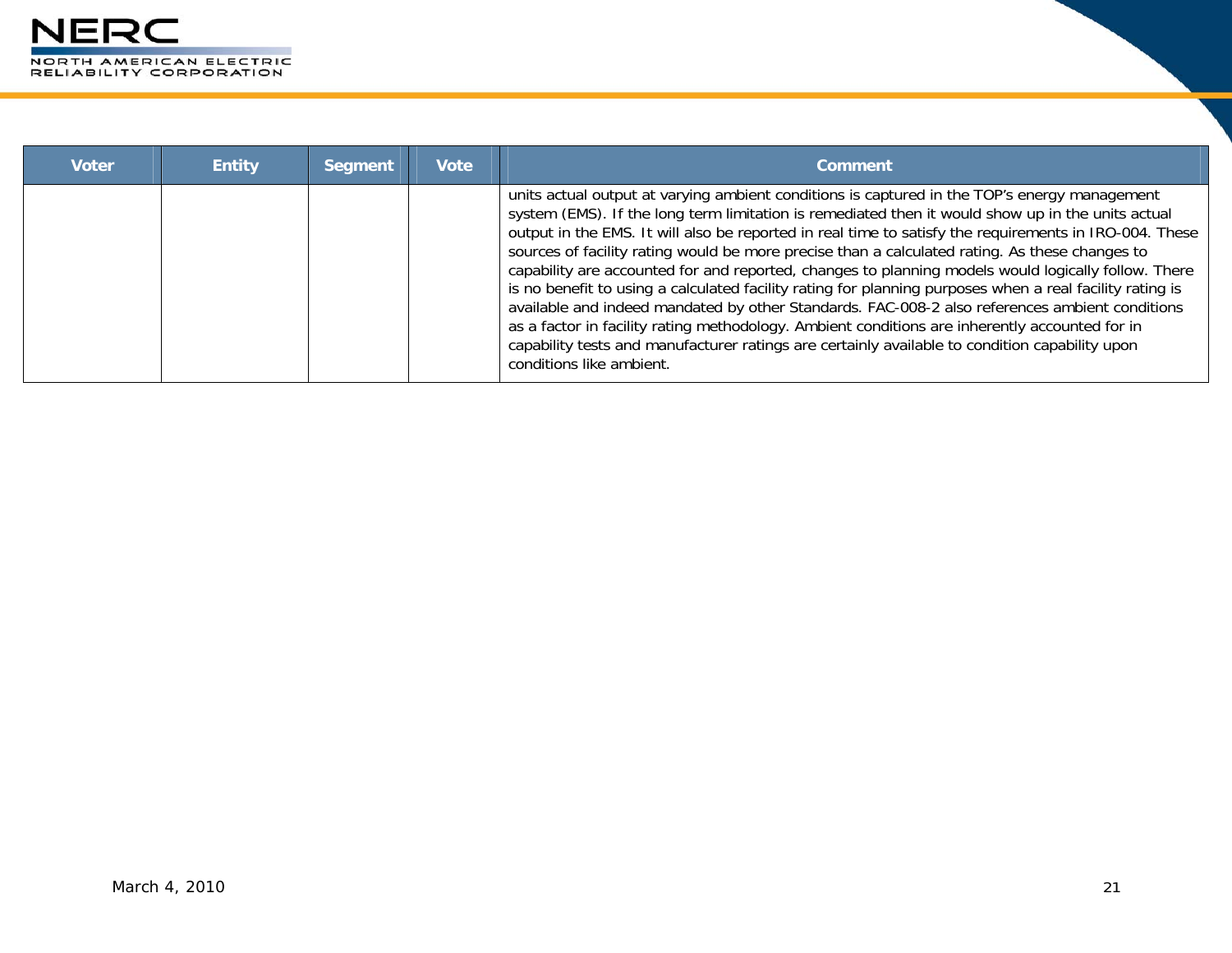| <b>Voter</b>    | <b>Entity</b>                         | <b>Segment</b> | <b>Vote</b> | <b>Comment</b>                                                                                                                                                                                                                                                                                                                                                                                                                                                                                                                                                                                                                                                                                                                                                                                                                                                                                                                                                                                                                                                                                                                                                                                                                                                                                                                                                                                                                                                                                                                                                                                                                                                                                                                                                                                                                                                                                                                                                                                                                                                                                                                                                                                                                                                                                                                                                                                                                                                                                                                                                                                                                                                                                                                                                                                                                                               |
|-----------------|---------------------------------------|----------------|-------------|--------------------------------------------------------------------------------------------------------------------------------------------------------------------------------------------------------------------------------------------------------------------------------------------------------------------------------------------------------------------------------------------------------------------------------------------------------------------------------------------------------------------------------------------------------------------------------------------------------------------------------------------------------------------------------------------------------------------------------------------------------------------------------------------------------------------------------------------------------------------------------------------------------------------------------------------------------------------------------------------------------------------------------------------------------------------------------------------------------------------------------------------------------------------------------------------------------------------------------------------------------------------------------------------------------------------------------------------------------------------------------------------------------------------------------------------------------------------------------------------------------------------------------------------------------------------------------------------------------------------------------------------------------------------------------------------------------------------------------------------------------------------------------------------------------------------------------------------------------------------------------------------------------------------------------------------------------------------------------------------------------------------------------------------------------------------------------------------------------------------------------------------------------------------------------------------------------------------------------------------------------------------------------------------------------------------------------------------------------------------------------------------------------------------------------------------------------------------------------------------------------------------------------------------------------------------------------------------------------------------------------------------------------------------------------------------------------------------------------------------------------------------------------------------------------------------------------------------------------------|
| Benjamin Church | <b>FPL Energy</b>                     | 5              | Negative    | We appreciate the efforts of the drafting in stripping the questionable Requirement 7 from the<br>revised Standard and posting for a new round of comments and re-ballot. We are disappointed<br>however that the drafting team did not take this re-posting opportunity to correct the remaining<br>fatal flaw in the Standard which is the inclusion of Generator Owner as an applicable entity. The<br>flaw begins with the disconnect between the reliability of the Bulk Electric System and the stated<br>Purpose of the standard which is, "To ensure that Facility Ratings used in the reliable planning and<br>operation of the Bulk Electric System (BES) are determined based on technically sound principles. A<br>Facility Rating is essential for the determination of System Operating Limits." The flaw is transferring<br>a rating methodology used for predominately static networked components of a transmission system<br>and inappropriately applying the same basic methodology to generating facilities. The reliability of<br>the BES is dependent upon the ability of generating facilities to delivery power to the system which<br>is not equated to the electrical ratings of the components that make up the facility. A Facility Rating<br>for a Generator that is derived from "ratings provided by equipment manufacturers" is not<br>appropriate to use in the operation of the bulk electric system, and to do so presents a risk to the<br>system. For operation of the bulk electric system, it will necessitate that a calculated Facility Rating<br>for a generator would include any degradation to facility systems that would limit the output of the<br>facility. However, such degradations tend to be maintenance related and transitory in nature in that<br>they will be corrected. What is the usefulness of facility rating if it is based on a transitory limitation,<br>especially for planning purposes? Such transitory limitations will be made known for operational<br>purposes as mandated by TOP-002-2 Requirement 3. A calculated facility rating for generators<br>should never be used for operational purposes as the real capability and not the calculated<br>capability should be considered. There are other standards that mandate the reporting of generator<br>capability. They are MOD-010 and IRO-004. A calculated facility rating for generators is not useful<br>for planning purposes. One would assume that periodic applications of a calculated facility rating<br>would account for long term or non-transitory changes to the capability of the facility. However, the<br>units actual output at varying ambient conditions is captured in the TOP's energy management<br>system (EMS). If the long term limitation is re-mediated then it would show up in the units actual |
| Mike Laney      | Luminant<br>Generation<br>Company LLC | 5              | Negative    | output in the EMS. It will also be reported in real time to satisfy the requirements in IRO-004. These<br>sources of facility rating would be more precise than a calculated rating. As these changes to<br>capability are accounted for and reported, changes to planning models would logically follow. There                                                                                                                                                                                                                                                                                                                                                                                                                                                                                                                                                                                                                                                                                                                                                                                                                                                                                                                                                                                                                                                                                                                                                                                                                                                                                                                                                                                                                                                                                                                                                                                                                                                                                                                                                                                                                                                                                                                                                                                                                                                                                                                                                                                                                                                                                                                                                                                                                                                                                                                                              |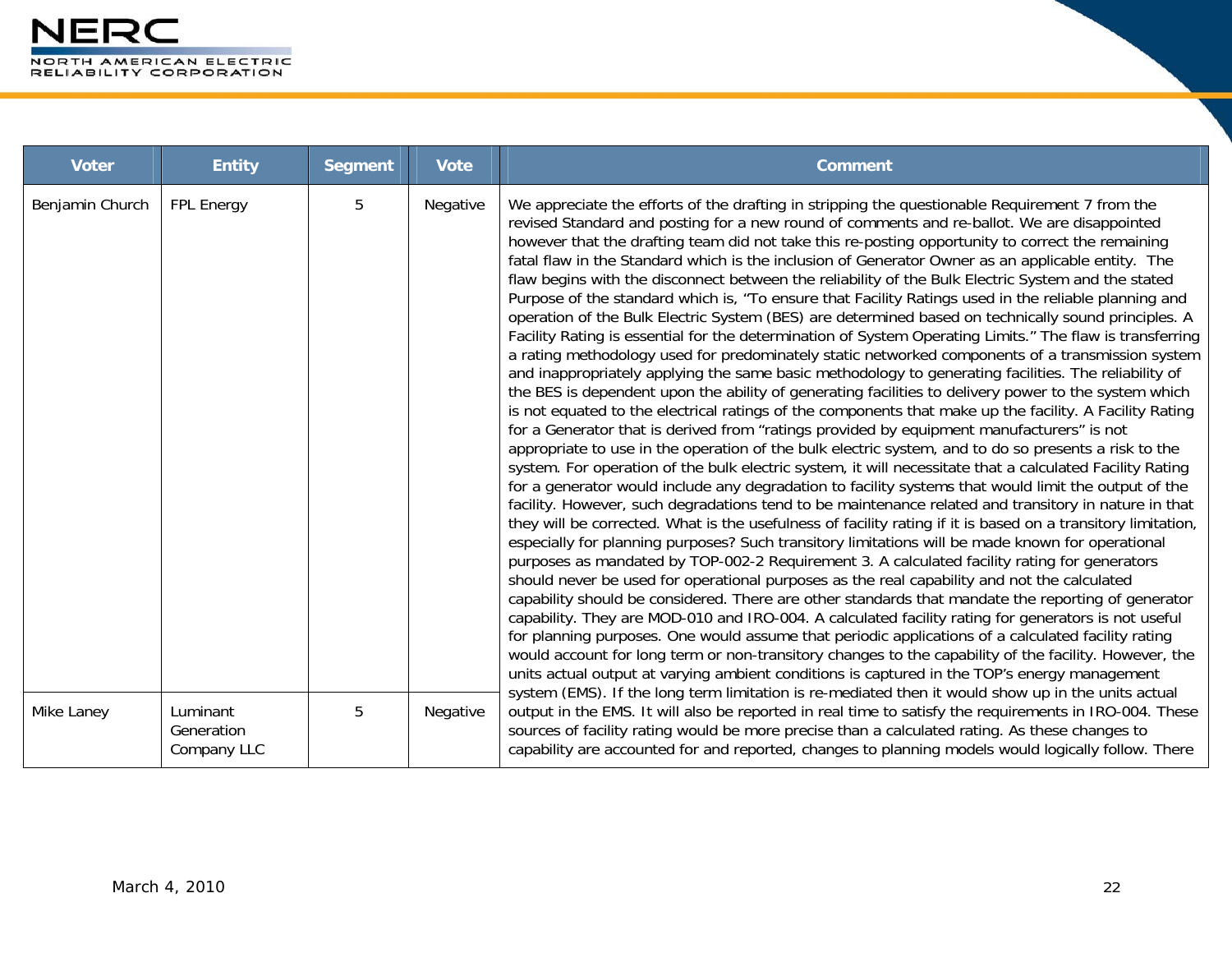| <b>Voter</b>                | <b>Entity</b>     | <b>Segment</b> | <b>Vote</b> | <b>Comment</b>                                                                                                                                                                                                                                                                                                                                                                                                                                                                                                                                                                                                                                                                                                                                                                                                                                                                                                                                                                                                                                                                                                                                                                                                                                                                                                                                                                                                                                                                                                                                                                                                                                                                                                                                                                                                                                                                                                                                                                                                                                                                                                                                                                                                                                                                                                                                                                                                                                                                                                                                                                                                                                                                                                                                                                                                                                                                                                                                                                                                                                                                                                                                                                                                                                                                                                                                                                                                                                |
|-----------------------------|-------------------|----------------|-------------|-----------------------------------------------------------------------------------------------------------------------------------------------------------------------------------------------------------------------------------------------------------------------------------------------------------------------------------------------------------------------------------------------------------------------------------------------------------------------------------------------------------------------------------------------------------------------------------------------------------------------------------------------------------------------------------------------------------------------------------------------------------------------------------------------------------------------------------------------------------------------------------------------------------------------------------------------------------------------------------------------------------------------------------------------------------------------------------------------------------------------------------------------------------------------------------------------------------------------------------------------------------------------------------------------------------------------------------------------------------------------------------------------------------------------------------------------------------------------------------------------------------------------------------------------------------------------------------------------------------------------------------------------------------------------------------------------------------------------------------------------------------------------------------------------------------------------------------------------------------------------------------------------------------------------------------------------------------------------------------------------------------------------------------------------------------------------------------------------------------------------------------------------------------------------------------------------------------------------------------------------------------------------------------------------------------------------------------------------------------------------------------------------------------------------------------------------------------------------------------------------------------------------------------------------------------------------------------------------------------------------------------------------------------------------------------------------------------------------------------------------------------------------------------------------------------------------------------------------------------------------------------------------------------------------------------------------------------------------------------------------------------------------------------------------------------------------------------------------------------------------------------------------------------------------------------------------------------------------------------------------------------------------------------------------------------------------------------------------------------------------------------------------------------------------------------------------|
| Thomas J.<br><b>Bradish</b> | <b>RRI Energy</b> | 5              | Negative    | is no benefit to using a calculated facility rating for planning purposes when a real facility rating is<br>available and indeed mandated by other Standards. FAC-008-2 also references ambient conditions<br>as a factor in facility rating methodology. Ambient conditions are inherently accounted for in<br>capability tests and manufacturer ratings are certainly available to condition capability upon<br>conditions like ambient temperature and humidity. This data is certainly available but it is a sheet or<br>two from a vendor manual and not a facility rating methodology. FAC-008-2 is technically sound and<br>essential for the planning and operation of the networked connection of static components<br>transmission equipment but the requirements are misapplied and a threat to reliability when<br>imposed and used to calculate a generator rating. That the Standard was intended for transmission<br>equipment rather than generators is in part illustrated by Requirement 2.4.2 The scope of Ratings<br>addressed shall include, as a minimum, both Normal and Emergency Ratings. Generating stations<br>may have the ability to increase their output for a limited period of time but the Generators<br>themselves do not have emergency ratings that should be used for modeling purposes by system<br>planners. The conclusion is a calculated facility rating for a generator, when real facility capability<br>data is available, is useless and dangerous for operating purposes, and simply useless for planning<br>purposes. As radial components, no one is seriously questioning the ability of the elements of the<br>generating stations to deliver power to the BES. However, generating owners are expending<br>significant time, effort, and resources to acquire and develop documentation to meet the<br>requirements of Facility Ratings for stations that have multiple decades of successful operation. Try<br>to think of one disturbance or blackout that was traced to the facility rating documentation of a<br>generating facility as the culprit. Yet the standard applies the same violation risk factors and<br>penalties to the radial components of a small generating facility as it does to the networked<br>components of the transmission grid. To date, the FAC-008-1 Standard is one in which generator<br>owners are most vulnerable for non-compliance, in spite of the considerable efforts of the<br>generator-owning industry to make sense of a set of requirements which make little sense, and<br>which no operating entity is actually requesting of them. The individuals showing the most interest<br>in Facility Rating documentation are the auditors or the RROs. The reason the standard it is so often<br>violated is not because the industry in inattentive, but it is for documentation errors of successfully<br>operating generating facilities that in reality are imposing no threat to the reliability of the Bulk<br>Electric System. Not only are the standard requirements flawed in their application to generator<br>owners, but the documentation burden of proof, as it is being imposed, is unwarranted. Generator<br>Owner applicability should be stripped from FAC-008-2 and any further reliability needs pursuant to<br>generator performance and capability should be referred to the Generator Verification Project 2007-<br>09. |

**Response:** The FR SDT thanks you for your comment. The FR SDT believes that we have been remiss in providing an adequate overview of the intent of the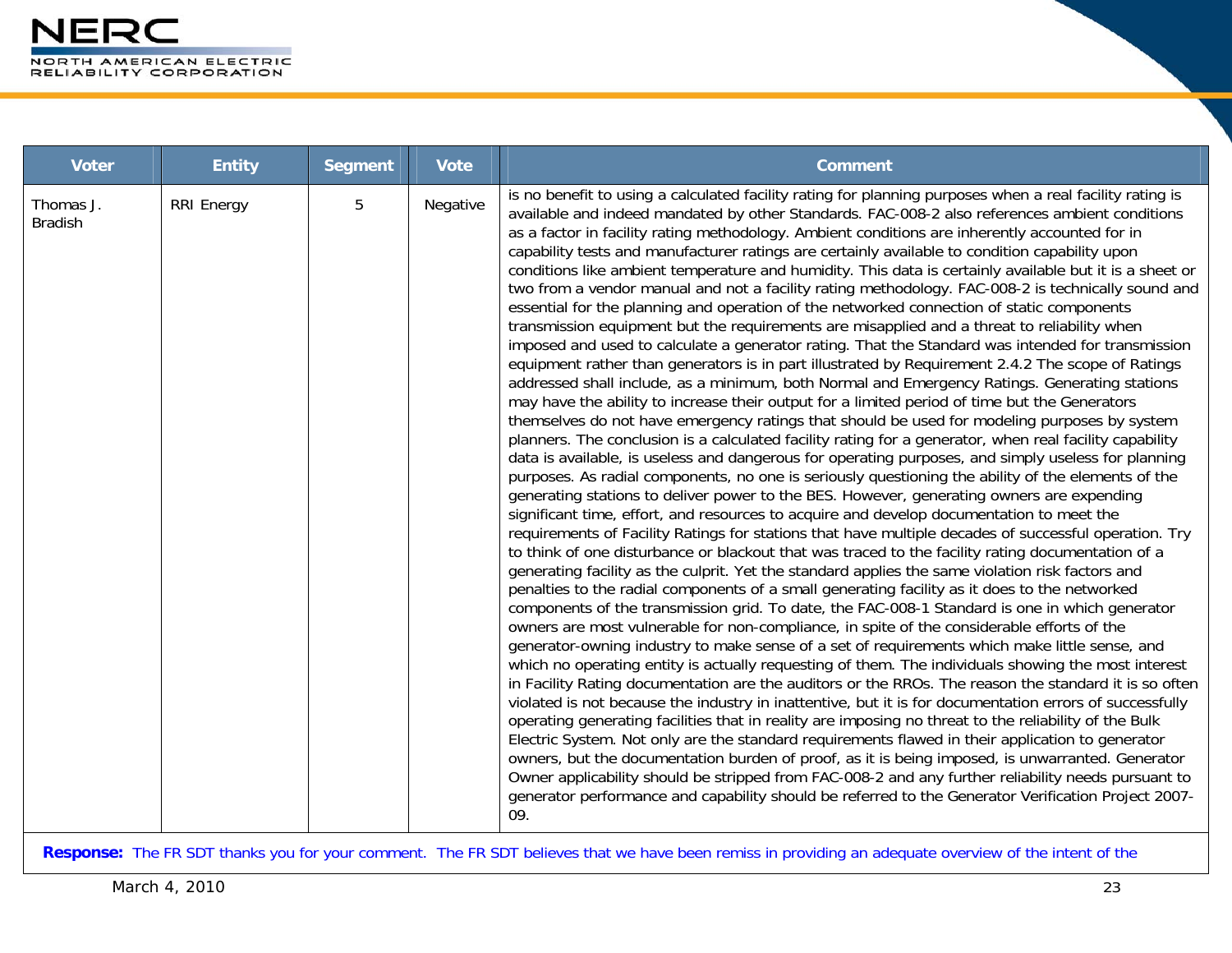

| Voter | <b>Entity</b> | <b>Segment</b> | <b>Vote</b> | Comment.                   |
|-------|---------------|----------------|-------------|----------------------------|
|       |               |                |             | .<br>_________<br>___<br>. |

various requirements of FAC-008-2 as they apply to Generator Owners. R1 and R2 apply to Generator Owners and should be considered together. R1 relates to the electrical rating of the generator. The FR SDT posted a previous version of the standard with the term "turbine generator" in R1 (see pre-ballot posting) and stakeholders requested clarity on what was intended. The FR SDT removed the word "turbine" to indicate that R1 was only the electrical rating.

The requirement does not ask for any ratings of specific equipment within the plant but only the rating at the specific points in the requirement. Where R1 ends, R2 begins. R2 relates to transmission equipment (if owned by the GO) from the end point in R1 to the point of interconnection. If a GO owns any transmission type equipment (as noted in Part 2.4.1), then that equipment is treated as transmission facilities and R2 applies. Otherwise, there is no GO applicability for R2. Please note that these are Facility Ratings to be used in long-term planning studies. We agree that a calculated rating should not be used for real-time operations and that the requirements of TOP-002 cover operational revisions to ratings. However, data from EMS or testing can only be available after the generator becomes operational. A calculated rating, which may include long-term derates or uprates, or for a planned generator is useful in a long-term planning study.

The FR SDT further notes that TOP-002-2 R3 states, "Each Load Serving Entity and Generator Operator shall coordinate (where confidentiality agreements allow) its current-day, next-day, and seasonal operations with its Host Balancing Authority and Transmission Service Provider. Each Balancing Authority and Transmission Service Provider shall coordinate its current-day, next-day, and seasonal operations with its Transmission Operator.' It is focused, therefore, on coordination, not methodology or supporting documentation. In any case, it does not address data needed for long term planning.

MOD-010 only applies to provision of data for those TOs, TPs, GOs and RPs specified in the data requirements and reporting procedures of MOD-011. MOD-010 does not require that Facility Ratings be "determined based on technically sound principles", does not require the establishment of the Ratings based on the rating methodology or documentation, nor does MOD-010 require the provision of data to the PC, RC or TOP. In addition, MOD-011 is not mandatory and enforceable in the United States or in most of Canada.

IRO-004-2 is applicable to the BA, TOP and TSP, not the GO.

Normal and Emergency ratings are not included in R1, which provides for the Facility Rating of the generation equipment. R2 is the first instance of applicability to a GO for these ratings and they apply to transmission equipment (if owned by the GO) from the end point in R1 to the point of interconnection. Therefore these two ratings are appropriate.

The remainder of your comment appears to be aimed at compliance issues and the burden of documentation to GOs. The FR SDT went through an exhaustive stakeholder process to develop requirements for GOs that were not burdensome and that did not require the GO to recreate unavailable documentation. R1 only requires a GO to provide "documentation for determining the Facility Ratings of its solely and jointly owned generator Facility(ies) up to the low side terminals of the main step up transformer if the Generator Owner does not own the main step up transformer. When the Generator Owner does own the main step up transformer, the Facility Rating will continue up to the high side terminals of the main step up transformer Facility Rating." This could be as simple as saying that your Facility Rating is based on the annual full load test that most GOs run. The actual Facility Rating would be the result of that test. R2 only applies if a GO owns transmission facilities beyond the generator in R1 (if the GO doesn't own transmission type equipment, then R2 does NOT apply). R3 begins the Facility Rating process for TOs.

The remainder of the requirements (except R3) apply to GOs, and all of them relate to the output of R1 and R2.

The standard allows many ways of meeting the requirements, and the GO does not have to provide a "calculated facility rating". It just needs to provide a rating consistent with its documentation, which can be "design or construction information such as design criteria, ratings provided by equipment manufacturers, equipment drawings and/or specifications, engineering analyses, method(s) consistent with industry standards (e.g. ANSI and IEEE), or an established engineering practice that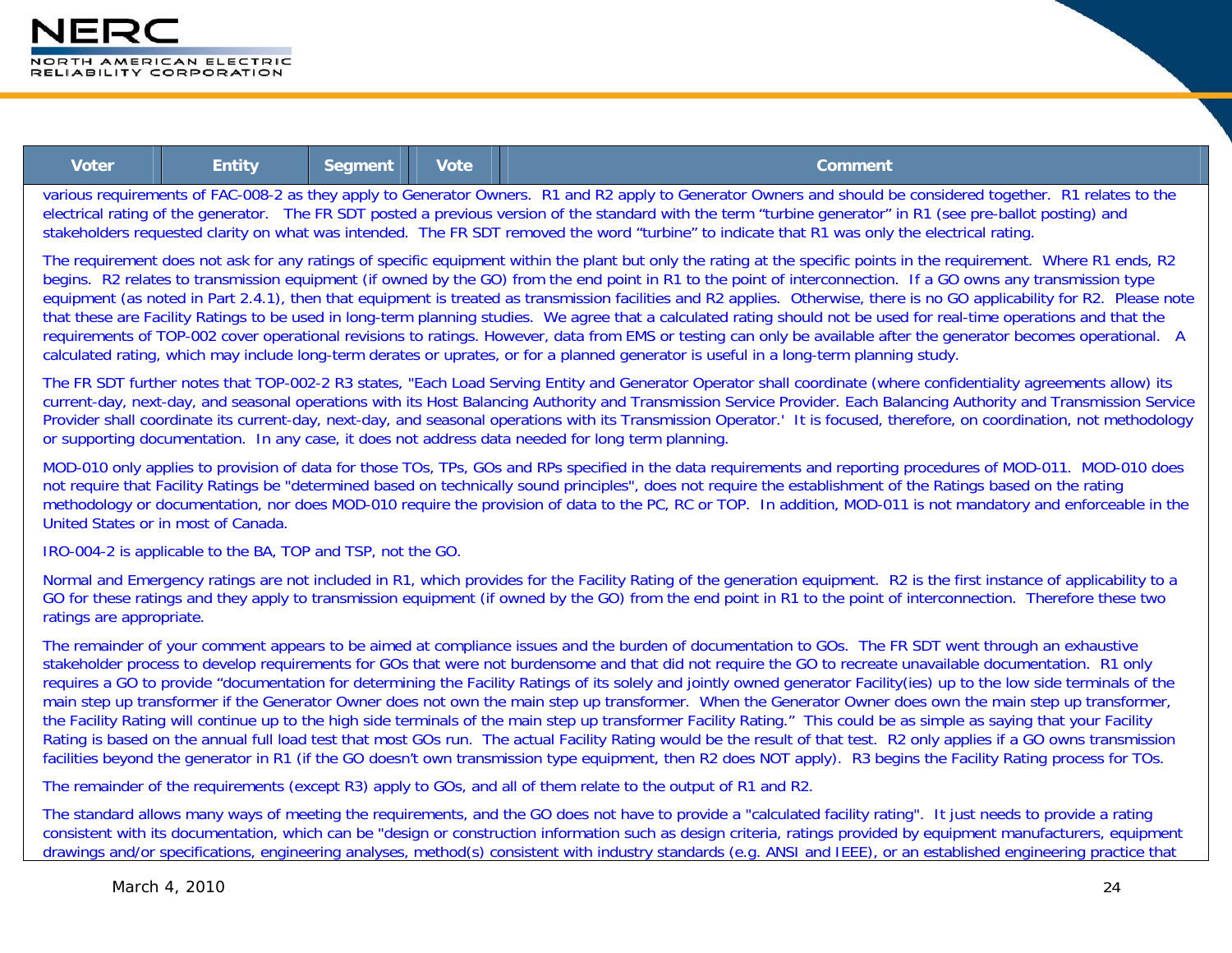| <b>Voter</b>                                                                                                                                                                                                                                                                                                                                                                                                                                                                                                                                                                                                                                                                                                       | <b>Entity</b>                                                     | <b>Segment</b> | <b>Vote</b> | <b>Comment</b>                                                                                                                                                                                                                                                                                                                                                                                                                                                                                                                                                                                                                                                                                                                                                                                                                                                                                                                                                                                                                                                                                                                                                  |  |
|--------------------------------------------------------------------------------------------------------------------------------------------------------------------------------------------------------------------------------------------------------------------------------------------------------------------------------------------------------------------------------------------------------------------------------------------------------------------------------------------------------------------------------------------------------------------------------------------------------------------------------------------------------------------------------------------------------------------|-------------------------------------------------------------------|----------------|-------------|-----------------------------------------------------------------------------------------------------------------------------------------------------------------------------------------------------------------------------------------------------------------------------------------------------------------------------------------------------------------------------------------------------------------------------------------------------------------------------------------------------------------------------------------------------------------------------------------------------------------------------------------------------------------------------------------------------------------------------------------------------------------------------------------------------------------------------------------------------------------------------------------------------------------------------------------------------------------------------------------------------------------------------------------------------------------------------------------------------------------------------------------------------------------|--|
| has been verified by testing or engineering analysis", or "Operational information such as commissioning test results, performance testing or performance history, any<br>of which may be supplemented by engineering analyses."                                                                                                                                                                                                                                                                                                                                                                                                                                                                                   |                                                                   |                |             |                                                                                                                                                                                                                                                                                                                                                                                                                                                                                                                                                                                                                                                                                                                                                                                                                                                                                                                                                                                                                                                                                                                                                                 |  |
|                                                                                                                                                                                                                                                                                                                                                                                                                                                                                                                                                                                                                                                                                                                    |                                                                   |                |             | The FR SDT reiterates its assertion that this standard should apply to Generator Owners and that the "burden of proof" is minimal for the applicable requirements.                                                                                                                                                                                                                                                                                                                                                                                                                                                                                                                                                                                                                                                                                                                                                                                                                                                                                                                                                                                              |  |
| Greg Lange                                                                                                                                                                                                                                                                                                                                                                                                                                                                                                                                                                                                                                                                                                         | <b>Public Utility</b><br>District No. 2 of<br><b>Grant County</b> | 3              | Negative    | We are casting a negative vote for several reasons. First in general we are committed to voting<br>against any additional prescriptive standards language while the industry moves to the performance<br>based methodology in development now. We should not be making it worse before we fix it. More<br>specifically to this standard, statements of attestation such as 2.3 and 3.3 are useless waste of<br>management time. Either the ratings are correct or they are not. The additional words in this<br>version draft still leave the notion of most limiting factor on a generation facility vague and hard to<br>follow. The addition of the transmission facility connection do not help to clarify this issue one bit.<br>Our suggestion is to table this revision until it can be developed into a performance based standard<br>and an accompanying set of guidelines.                                                                                                                                                                                                                                                                            |  |
| Response: The FR SDT thanks you for your comment. R2 applies to any transmission type equipment owned by the GO, and R3 applies to transmission facilities<br>owned by the TO. The phrase concerning the "most limiting applicable Equipment Rating" listed in an entity's documentation, in and of itself, will not protect the BES.<br>However, a requirement to include it in your methodology, coupled with a requirement to follow the methodology, will ensure that the most limiting facility is<br>accounted for and adhered to. The Standards Committee has directed drafting teams to continue with the work in progress and not wait for more definition on how to<br>develop a results-based standard. |                                                                   |                |             |                                                                                                                                                                                                                                                                                                                                                                                                                                                                                                                                                                                                                                                                                                                                                                                                                                                                                                                                                                                                                                                                                                                                                                 |  |
| Gregory L Pieper                                                                                                                                                                                                                                                                                                                                                                                                                                                                                                                                                                                                                                                                                                   | Xcel Energy, Inc.                                                 | $\mathbf{1}$   | Negative    | Xcel Energy believes that this standard, as drafted, is not acceptable because of the inclusion of<br>generating facilities. The concept of arbitrarily applying a methodology historically used for<br>transmission facilities is fundamentally flawed. The flaw begins with the disconnect between the<br>reliability of the Bulk Electric System and the stated Purpose of the standard which is, "To ensure<br>that Facility Ratings used in the reliable planning and operation of the Bulk Electric System (BES) are<br>determined based on technically sound principles. A Facility Rating is essential for the determination<br>of System Operating Limits". There are two distinct functions, planning and operation. For planning<br>purposes, the required output of a facility is determined, and then the elements of the facility are<br>designed to achieve that required output. Applying this standard to a generating facility that is in<br>the planning stage presumes that a random set of electrical equipment is accumulated and<br>calculations are then performed to determine its rating. Also, the Standard Drafting Team has stated |  |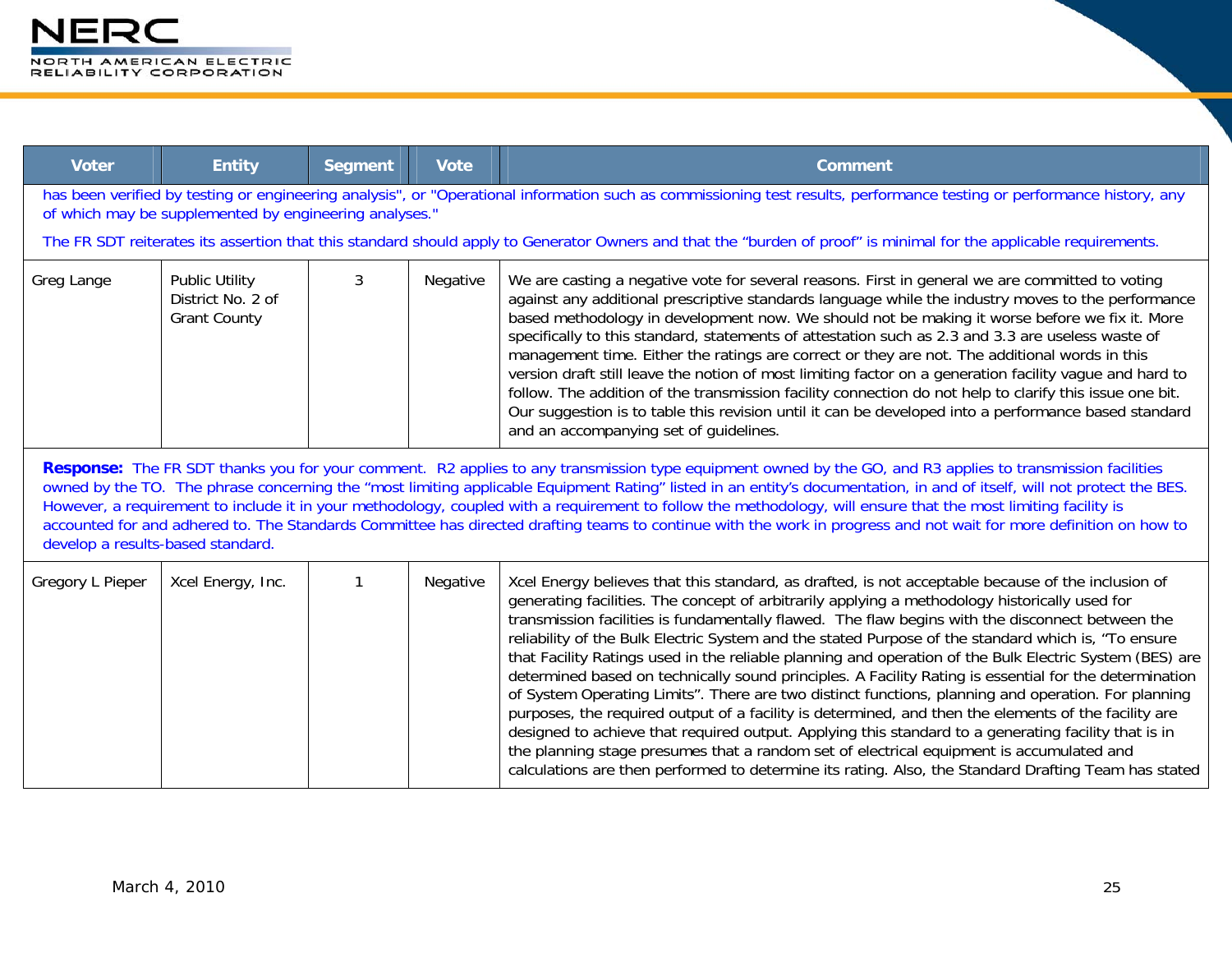| <b>Voter</b>  | <b>Entity</b>                | <b>Segment</b> | <b>Vote</b> | <b>Comment</b>                                                                                                                                                                                                                                                                                                                                                                                                                                                                                                                                                                                                                                                                                                                                                                                                                                                                                                                                                                                                                                                                                                                                                                                                                                                                                                                                                                                                                                                                                                                                                                                                                                                                                                                                                                                                                                                                                                                                                                                                                                                                                                                                                                                                                                                                                                                                                                                                                  |
|---------------|------------------------------|----------------|-------------|---------------------------------------------------------------------------------------------------------------------------------------------------------------------------------------------------------------------------------------------------------------------------------------------------------------------------------------------------------------------------------------------------------------------------------------------------------------------------------------------------------------------------------------------------------------------------------------------------------------------------------------------------------------------------------------------------------------------------------------------------------------------------------------------------------------------------------------------------------------------------------------------------------------------------------------------------------------------------------------------------------------------------------------------------------------------------------------------------------------------------------------------------------------------------------------------------------------------------------------------------------------------------------------------------------------------------------------------------------------------------------------------------------------------------------------------------------------------------------------------------------------------------------------------------------------------------------------------------------------------------------------------------------------------------------------------------------------------------------------------------------------------------------------------------------------------------------------------------------------------------------------------------------------------------------------------------------------------------------------------------------------------------------------------------------------------------------------------------------------------------------------------------------------------------------------------------------------------------------------------------------------------------------------------------------------------------------------------------------------------------------------------------------------------------------|
| Michael Ibold | Xcel Energy, Inc.            | 3              | Negative    | in its Consideration of Comments that this standard applies only to electrical facilities. In the design<br>and construction of generating facilities, the limit to the facility output is rarely the electrical<br>equipment. It most often is the prime mover or something behind it. Thus, using a "Facility Rating"<br>derived through this standard for planning purposes, would give an incorrect indication of the actual<br>output of the facility which would tend to reduce grid reliability. For grid operations, the Facility<br>Rating obtained by this standard would also be fictitious for the same reason and in the real world is<br>not used. The ratings used by Transmission Operations are those determined by verification testing<br>as required by MOD-024. This is a demonstrated value that can be realistically relied upon. Any<br>temporary changes in the status of generating facility equipment that would cause a reduction in<br>this demonstrated value are reported to the Transmission Operator per TOP-002. This includes<br>facility rating reductions caused by mechanical equipment behind the generator (which are not<br>covered by the proposed FAC-008) as well as the electrical equipment between the generator and<br>the grid. The Standard Drafting Team has discounted the existence of MOD-024 in the past because<br>it has not been approved by FERC. However, the fact remains that it has been approved by NERC<br>and is being widely followed. In fact, many RTO's and ISO's have performance verification<br>requirements where regional requirements may be lacking. The inclusion of "operational<br>information" in R1.1 as a valid methodology is still flawed, since it would still apply only to the<br>electrical equipment and if applied to all equipment in the facility would merely be duplicative of<br>MOD-024. The conclusion is a calculated facility rating for a generator, when real facility capability<br>data is available, is useless and dangerous for operating purposes, and simply useless for planning<br>purposes. Xcel Energy does agree with, and support, the changes made to Requirement 3 for the<br>Transmission Owner allowing the use of performance history in the methodology. If the applicability<br>to the Generator Owner were removed, Xcel Energy would support the rest of the proposed<br>standard as it is written. |
| Liam Noailles | Northern States<br>Power Co. | 5              | Negative    |                                                                                                                                                                                                                                                                                                                                                                                                                                                                                                                                                                                                                                                                                                                                                                                                                                                                                                                                                                                                                                                                                                                                                                                                                                                                                                                                                                                                                                                                                                                                                                                                                                                                                                                                                                                                                                                                                                                                                                                                                                                                                                                                                                                                                                                                                                                                                                                                                                 |

**Response:** The FR SDT thanks you for your comment. The FR SDT believes that we have been remiss in providing an adequate overview of the intent of the various requirements of FAC-008-2 as they apply to Generator Owners. R1 and R2 apply to Generator Owners and should be considered together. R1 relates to the electrical rating of the generator. The FR SDT posted a previous version of the standard with the term "turbine generator" in R1 (see pre-ballot posting) and stakeholders requested clarity on what was intended. The FR SDT removed the word "turbine" to indicate that R1 was only the electrical rating.

The requirement does not ask for any ratings of specific equipment within the plant but only the rating at the specific points in the requirement. Where R1 ends, R2 begins. R2 relates to transmission equipment (if owned by the GO) from the end point in R1 to the point of interconnection. If a GO owns any transmission type equipment (as noted in Part 2.4.1), then that equipment is treated as transmission facilities and R2 applies. Otherwise, there is no GO applicability for R2. Please note that these are Facility Ratings to be used in long-term planning studies. We agree that a calculated rating should not be used for real-time operations and that the requirements of TOP-002 cover operational revisions to ratings. However, a calculated rating, which may include long-term derates or uprates, or for a planned generator is useful in a long-term planning study.